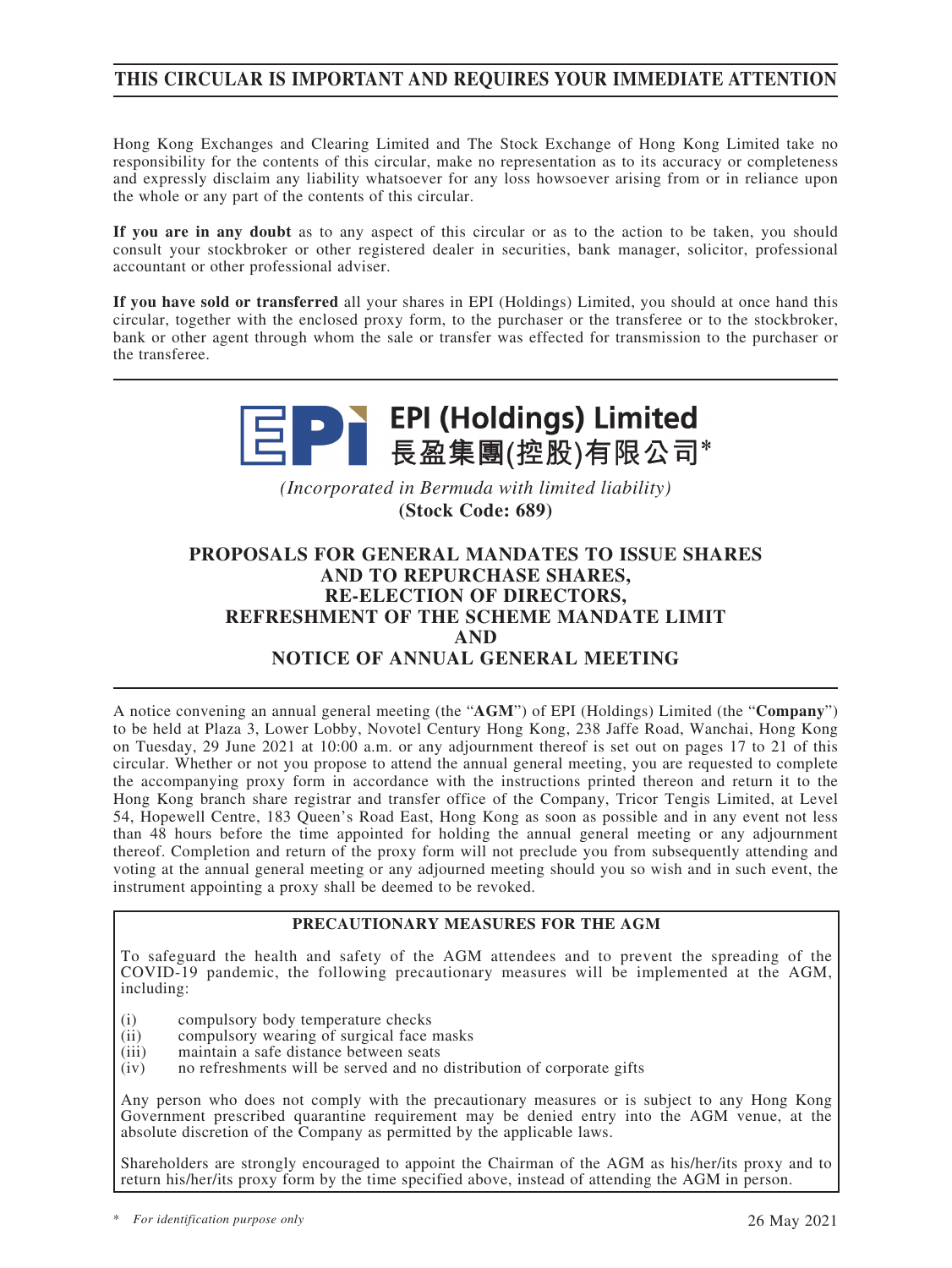# **CONTENTS**

# *Page*

| <b>PRECAUTIONARY MEASURES FOR THE ANNUAL GENERAL MEETING </b> | $\overline{1}$ |
|---------------------------------------------------------------|----------------|
|                                                               | $\overline{2}$ |
| <b>LETTER FROM THE BOARD</b>                                  |                |
|                                                               | $\overline{4}$ |
|                                                               | 5              |
|                                                               | 5              |
|                                                               | 5              |
| REFRESHMENT OF THE SCHEME MANDATE LIMIT                       | 6              |
|                                                               | 8              |
|                                                               | 8              |
|                                                               | 9              |
|                                                               | $\mathbf Q$    |
|                                                               | 10             |
| APPENDIX II - DETAILS OF DIRECTORS PROPOSED FOR RE-ELECTION   | 14             |
|                                                               |                |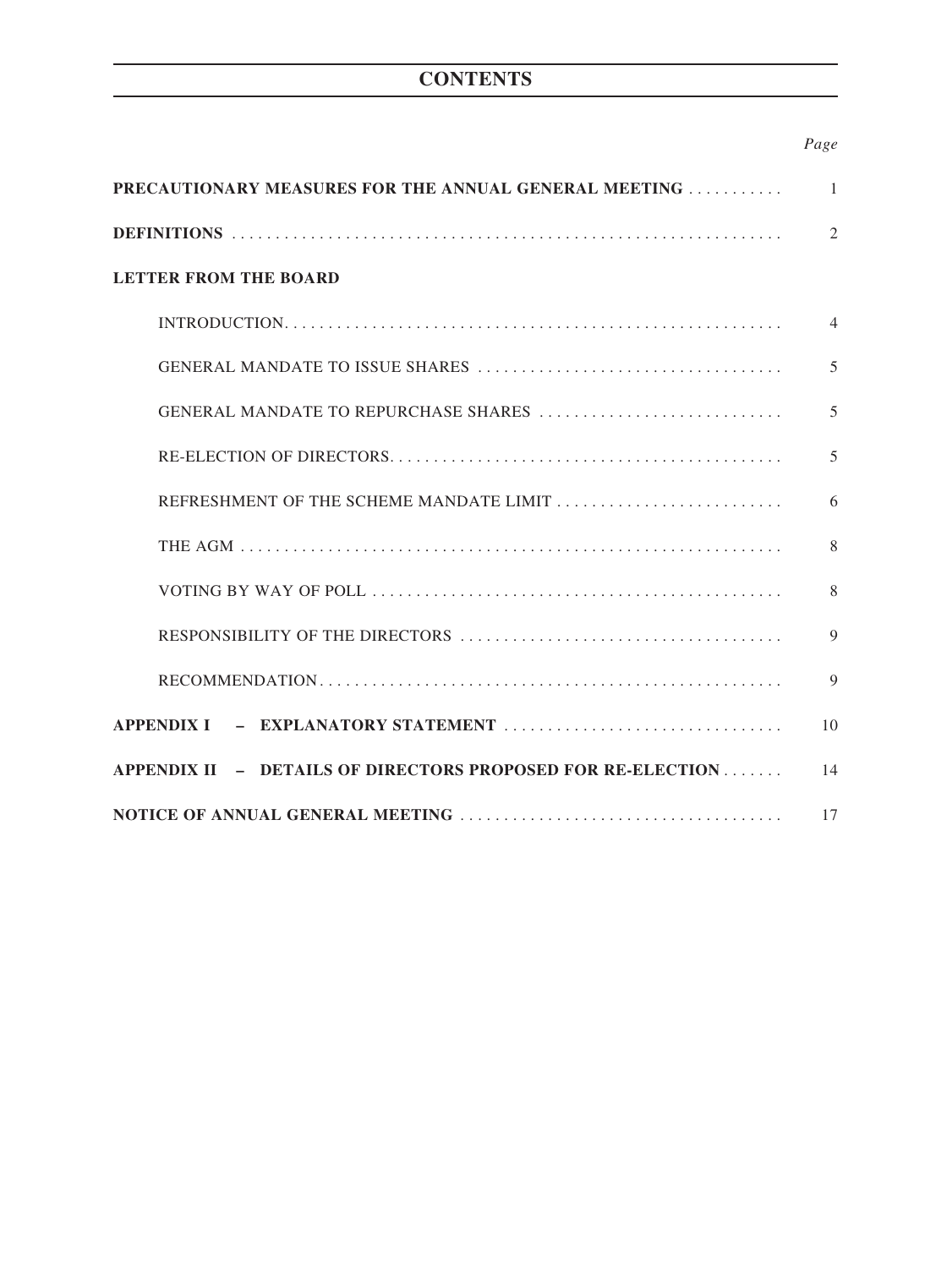# **PRECAUTIONARY MEASURES FOR THE ANNUAL GENERAL MEETING**

To safeguard the health and safety of the AGM attendees and to prevent the spreading of the COVID-19 pandemic, the Company will implement the following precautionary measures at the AGM:

- (1) Compulsory temperature screening/checks will be carried out on every attendee at the entrance of the AGM venue. Any person with a body temperature exceeds 37.5 degrees Celsius, or is exhibiting flu-like symptoms, or is subject to any Hong Kong Government prescribed quarantine requirement may be denied entry into the AGM venue and be requested to leave the AGM venue.
- (2) Every attendee will be required to wear a surgical face mask throughout the AGM, and to maintain a safe distance between seats.
- (3) No refreshments will be served at the AGM.
- (4) No distribution of corporate gifts.

Attendees are requested to observe and practise good personal hygiene at all times. To the extent permitted under the applicable laws, the Company reserves the right to deny entry into the AGM venue or require any person to leave the AGM venue in order to ensure the safety of the attendees at the AGM.

In the interest of all stakeholders' health and safety, the Company reminds all Shareholders that physical attendance in person at the AGM is not necessary for the purpose of exercising voting rights. As an alternative to attending the AGM in person, Shareholders are encouraged to consider appointing the Chairman of the AGM as his/her/its proxy to vote on the relevant resolutions at the AGM by submitting proxy forms with voting instructions inserted.

The proxy form for the AGM is enclosed with this circular. Alternatively, the proxy form can be downloaded from the Company's website at www.epiholdings.com and the website of The Stock Exchange of Hong Kong Limited at www.hkexnews.hk. If you are not a registered shareholder (if your Shares are held via banks, brokers, custodians or the Hong Kong Securities Clearing Company Limited ("**HKSCC**")), you should consult directly with your banks, brokers, custodians or HKSCC (as the case may be) to assist you in the appointment of proxy.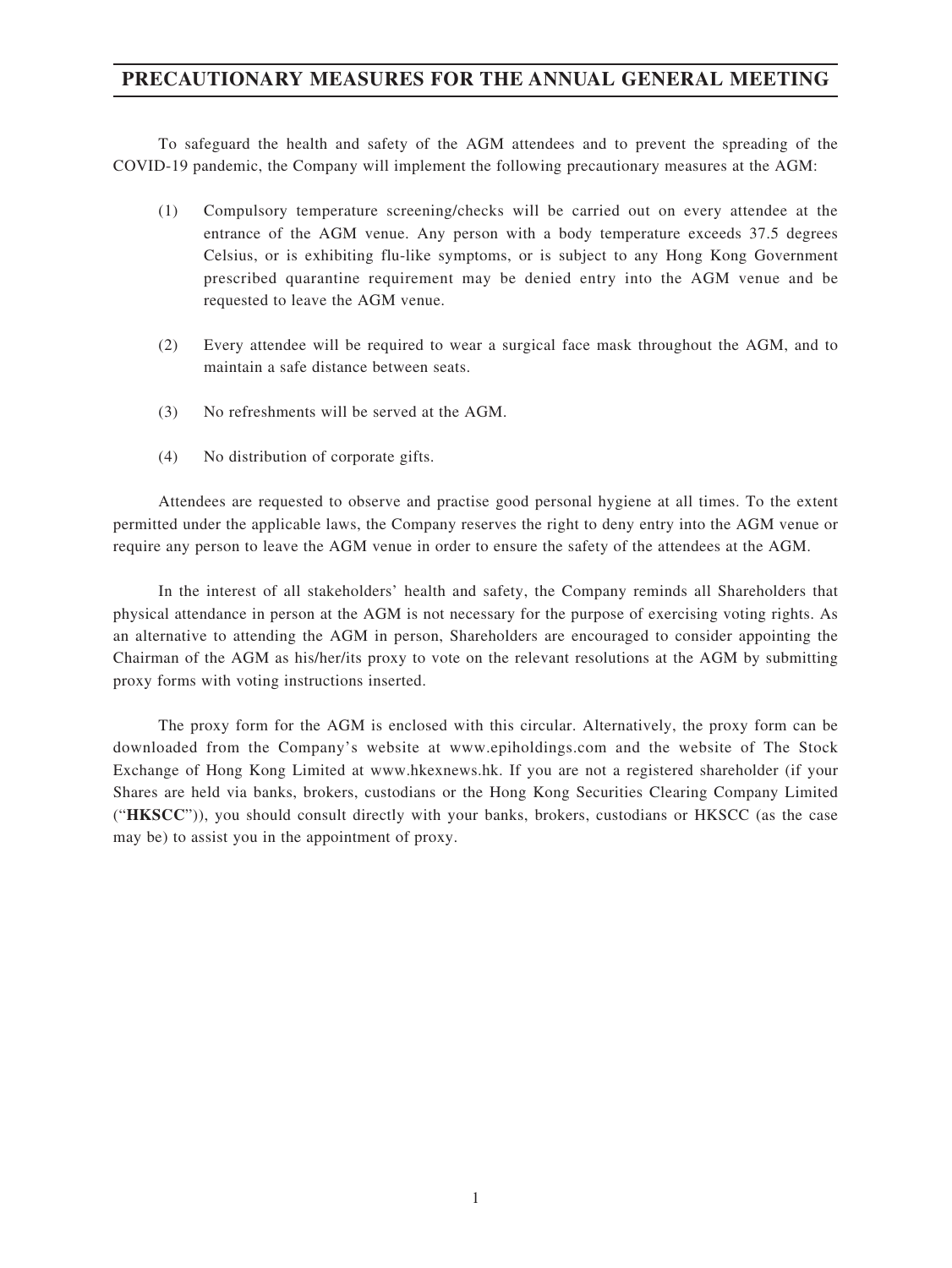# **DEFINITIONS**

*In this circular, unless the context otherwise requires, the following expressions have the following meanings:*

| "AGM"                               | annual general meeting of the Company to be held at Plaza 3, Lower<br>Lobby, Novotel Century Hong Kong, 238 Jaffe Road, Wanchai, Hong<br>Kong on Tuesday, 29 June 2021 at 10:00 a.m.;                                                                                                |  |  |
|-------------------------------------|--------------------------------------------------------------------------------------------------------------------------------------------------------------------------------------------------------------------------------------------------------------------------------------|--|--|
| "AGM Notice"                        | notice convening the AGM set out on pages 17 to 21 of this circular;                                                                                                                                                                                                                 |  |  |
| "Board"                             | Board of Directors of the Company;                                                                                                                                                                                                                                                   |  |  |
| "Bye-laws"                          | Bye-laws of the Company (as amended, modified or supplemented<br>from time to time);                                                                                                                                                                                                 |  |  |
| "Company"                           | EPI (Holdings) Limited, a company incorporated in Bermuda with<br>limited liability and the Shares of which are listed on the Main Board<br>of the Stock Exchange;                                                                                                                   |  |  |
| "Director(s)"                       | director(s) of the Company;                                                                                                                                                                                                                                                          |  |  |
| "Existing Scheme"<br>Mandate Limit" | 436,712,182 Shares, being the maximum number of Shares that may<br>be allotted and issued pursuant to the exercise of Options, which was<br>approved by the Shareholders at the annual general meeting of the<br>Company held on 22 June 2017;                                       |  |  |
| "Group"                             | the Company and its subsidiaries;                                                                                                                                                                                                                                                    |  |  |
| "HK\$"                              | Hong Kong dollars, the lawful currency of Hong Kong;                                                                                                                                                                                                                                 |  |  |
| "Hong Kong"                         | Hong Kong Special Administrative Region of the People's Republic<br>of China;                                                                                                                                                                                                        |  |  |
| "Invested Entity"                   | an entity in which the Group holds any equity interest;                                                                                                                                                                                                                              |  |  |
| "Issue Mandate"                     | general mandate to be granted to the Directors at the AGM to<br>exercise the powers of the Company to allot, issue and deal with new<br>Shares not exceeding 20% of the total number of the issued Shares as<br>at the date of passing of the resolution for approving such mandate; |  |  |
| "Latest Practicable Date"           | 20 May 2021, being the latest practicable date prior to the printing of<br>this circular for the purpose of ascertaining certain information<br>contained herein;                                                                                                                    |  |  |
| "Listing Committee"                 | listing sub-committee of the directors of the Stock Exchange elected<br>or appointed in accordance with their articles, and where the context<br>so permits, any committee and sub-committee thereof;                                                                                |  |  |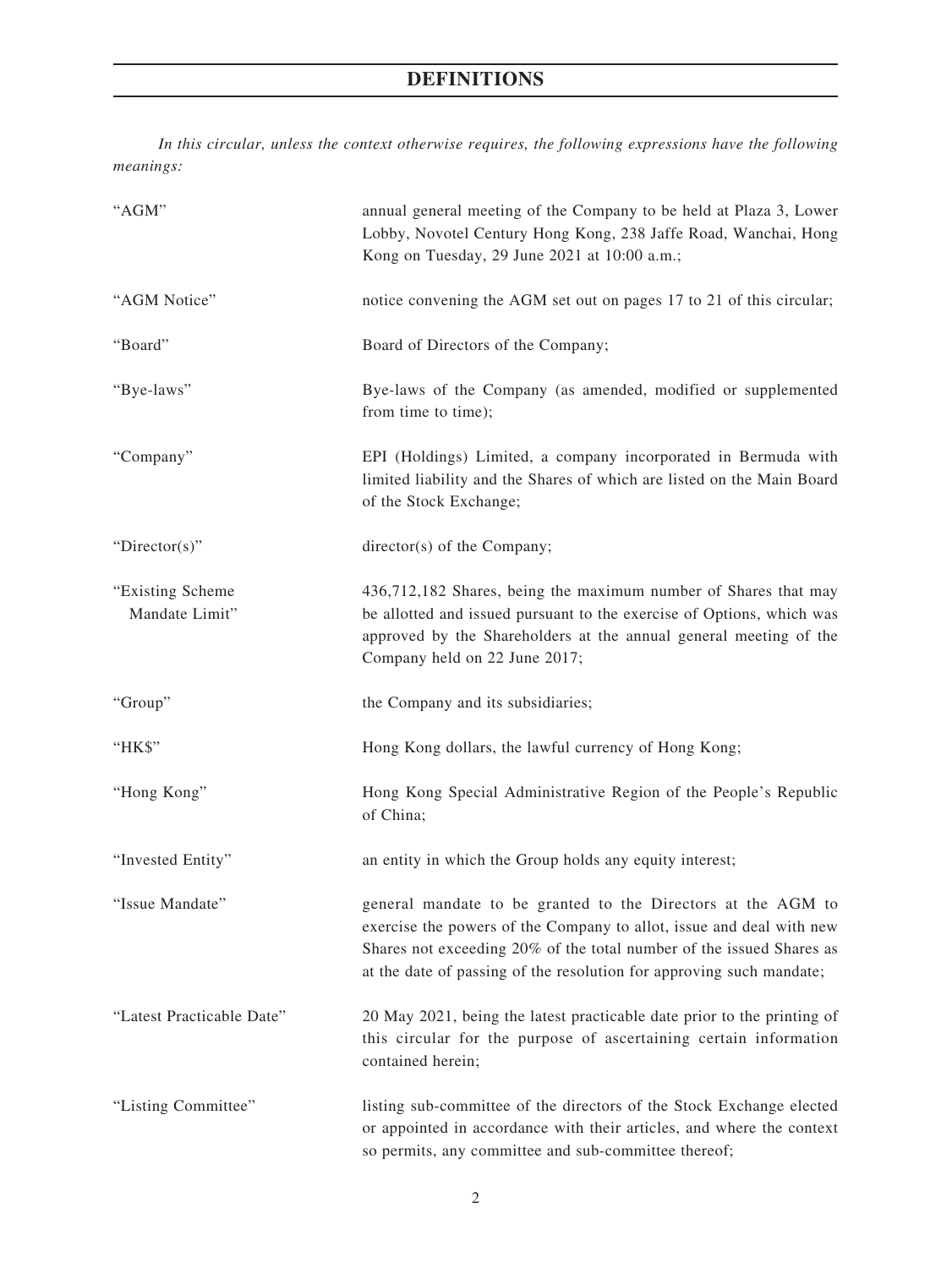# **DEFINITIONS**

| "Listing Rules"        | Rules Governing the Listing of Securities on the Stock Exchange;                                                                                                                                                                                                 |  |  |
|------------------------|------------------------------------------------------------------------------------------------------------------------------------------------------------------------------------------------------------------------------------------------------------------|--|--|
| "Options"              | share option(s) to subscribe for Shares pursuant to the Share Option<br>Scheme;                                                                                                                                                                                  |  |  |
| "Repurchase Mandate"   | general mandate to be granted to the Directors at the AGM to<br>exercise the powers of the Company to repurchase Shares not<br>exceeding 10% of the total number of the issued Shares as at the date<br>of passing of the resolution for approving such mandate; |  |  |
| "Scheme Mandate Limit" | the 10% limit on grant of Options by the Company under the Share<br>Option Scheme and any other share option scheme(s) of the<br>Company;                                                                                                                        |  |  |
| "SFO"                  | Securities and Futures Ordinance (Chapter 571 of the Laws of Hong<br>Kong);                                                                                                                                                                                      |  |  |
| "Share Option Scheme"  | the share option scheme of the Company adopted on 22 June 2016;                                                                                                                                                                                                  |  |  |
| "Share $(s)$ "         | ordinary share(s) of HK\$0.01 each in the share capital of the<br>Company;                                                                                                                                                                                       |  |  |
| "Shareholder(s)"       | $holder(s)$ of the Share $(s)$ ;                                                                                                                                                                                                                                 |  |  |
| "Stock Exchange"       | The Stock Exchange of Hong Kong Limited;                                                                                                                                                                                                                         |  |  |
| "Takeovers Code"       | The Code on Takeovers and Mergers; and                                                                                                                                                                                                                           |  |  |
| $``\%"$                | per cent.                                                                                                                                                                                                                                                        |  |  |

*In the event of any inconsistency, the English text of this circular, the AGM Notice and the accompanying proxy form shall prevail over the Chinese text.*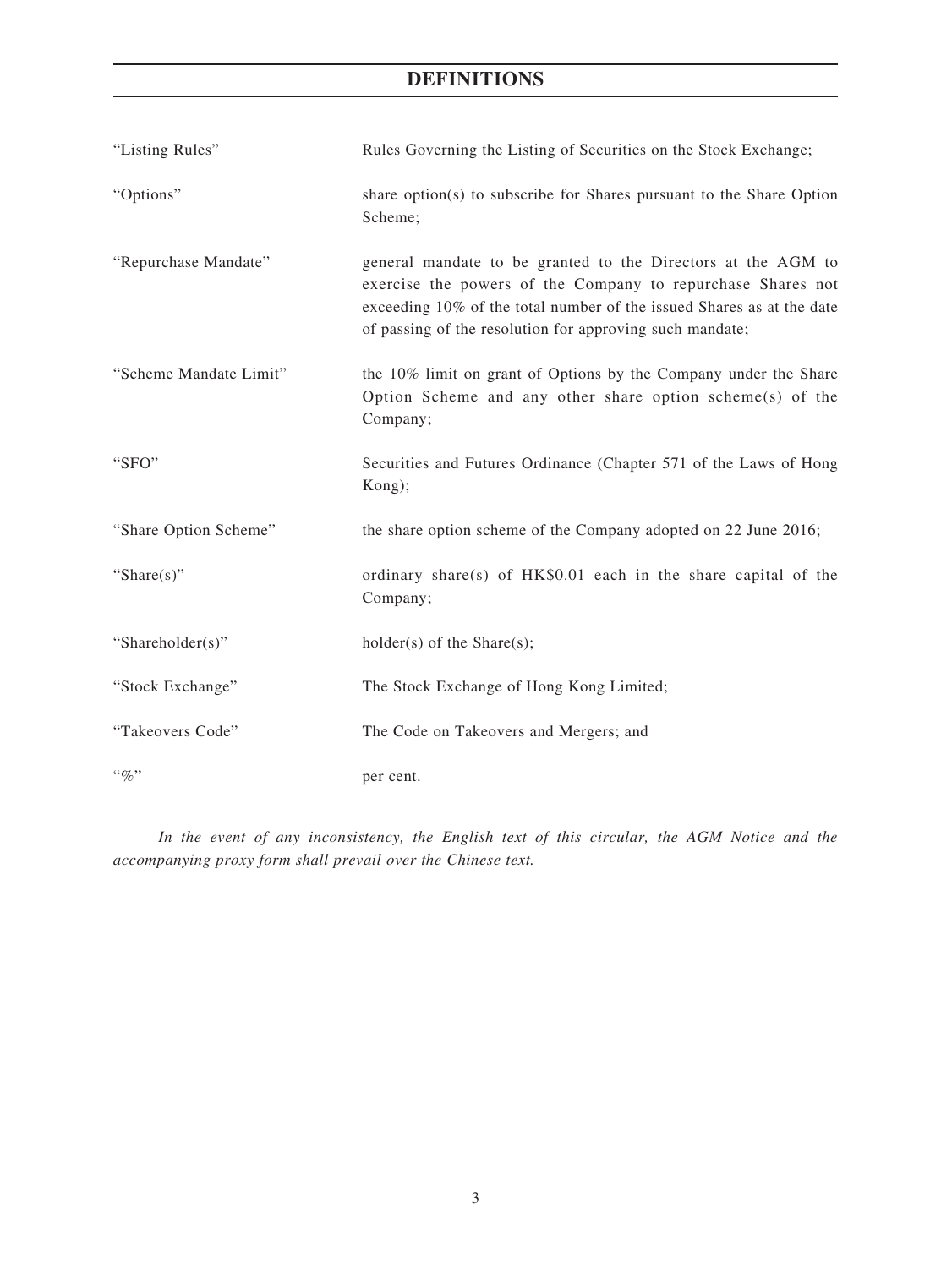# **三日 - EPI (Holdings) Limited**<br>三日 - 長盈集團(控股)有限公司\*

*(Incorporated in Bermuda with limited liability)* **(Stock Code: 689)**

*Executive Directors:* Mr. Sue Ka Lok Mr. Yiu Chun Kong Mr. Chan Shui Yuen Mr. Liang Weijie

*Independent Non-executive Directors:* Mr. Pun Chi Ping Ms. Leung Pik Har, Christine Mr. Kwong Tin Lap

*Registered Office:* Clarendon House 2 Church Street Hamilton HM11 Bermuda

*Principal Place of Business in Hong Kong:* Room 2107, 21st Floor Great Eagle Centre 23 Harbour Road Wanchai Hong Kong

26 May 2021

*To the Shareholders*

Dear Sir or Madam,

# **PROPOSALS FOR GENERAL MANDATES TO ISSUE SHARES AND TO REPURCHASE SHARES, RE-ELECTION OF DIRECTORS, REFRESHMENT OF THE SCHEME MANDATE LIMIT AND NOTICE OF ANNUAL GENERAL MEETING**

#### **INTRODUCTION**

The purpose of this circular is to provide you with information relating to the proposals for (i) the general mandates to issue Shares and to repurchase Shares and to extend the general mandate to allot, issue and deal with Shares by adding to it the number of Shares repurchased; (ii) the re-election of Directors; and (iii) the refreshment of the Scheme Mandate Limit.

\* *For identification purpose only*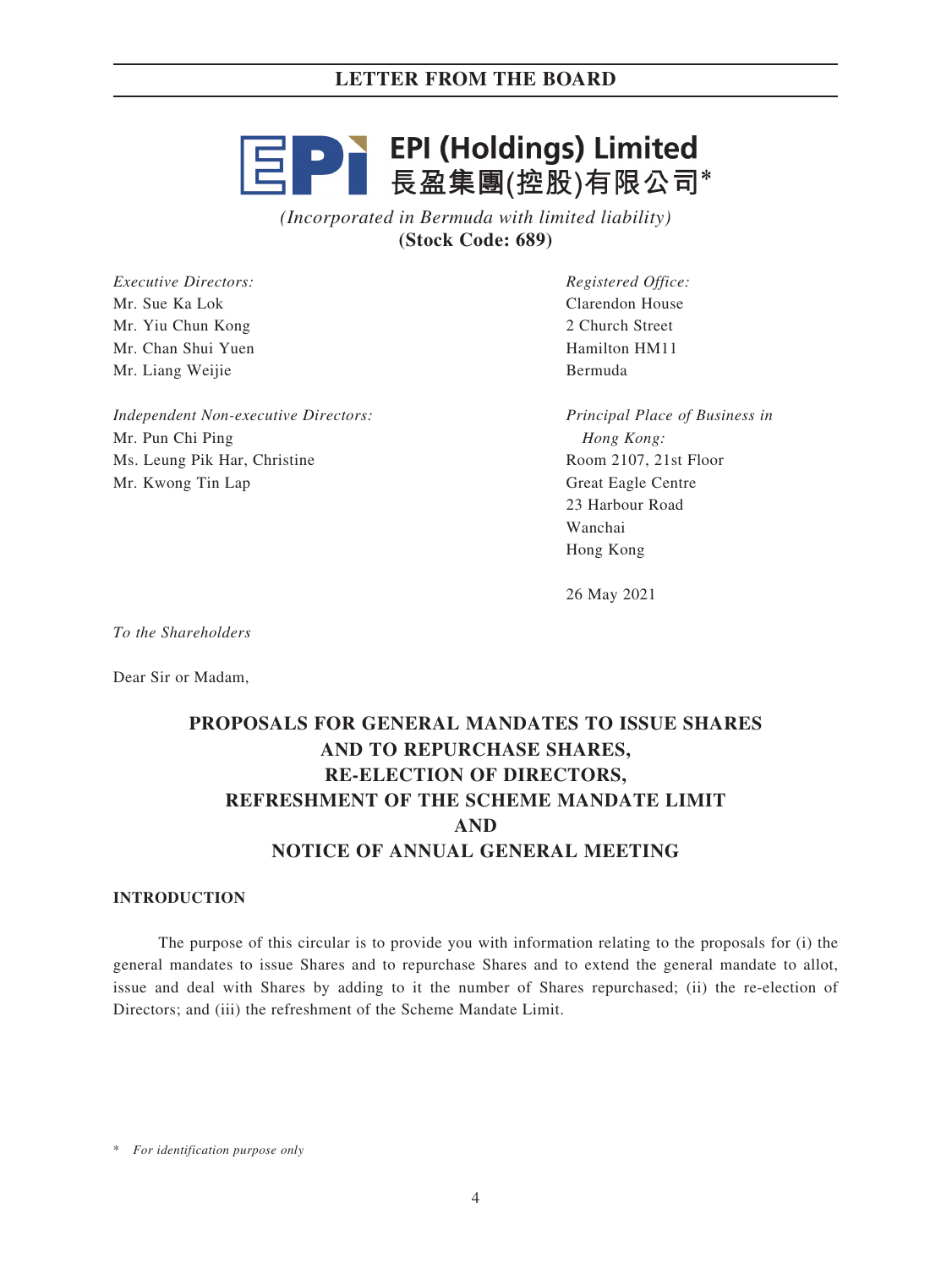#### **GENERAL MANDATE TO ISSUE SHARES**

At the AGM, ordinary resolutions will be proposed which, if passed, will give the Directors a general mandate to allot, issue and deal with new Shares representing up to (i) 20% of the total number of Shares in issue as at the date of passing of the resolution plus (ii) the number of the Shares that can be repurchased by the Company (under the authority granted pursuant to the Repurchase Mandate) subsequent to the passing of such resolution.

On the basis of a total of 5,240,344,044 Shares in issue as at the Latest Practicable Date and assuming that no other Shares will be issued or repurchased whatsoever between the Latest Practicable Date and the AGM, the Issue Mandate (if granted by the Shareholders at the AGM) will empower the Directors to allot, issue or otherwise deal with up to a maximum of 1,048,068,808 new Shares, being 20% of the total number of Shares in issue as at the Latest Practicable Date.

#### **GENERAL MANDATE TO REPURCHASE SHARES**

The ordinary resolution in relation to the Repurchase Mandate, if passed, will give the Directors a general and unconditional mandate to exercise the powers of the Company to repurchase Shares of not exceeding 10% of the total number of Shares in issue as at the date of passing of the resolution.

An explanatory statement as required under the Listing Rules to provide the requisite information regarding the Repurchase Mandate is set out in Appendix I to this circular.

## **RE-ELECTION OF DIRECTORS**

In accordance with bye-law 103(B) of the Bye-laws, Mr. Liang Weijie will hold office until the AGM and, being eligible, will offer himself for re-election as Director at the AGM.

In accordance with bye-law 100(A) of the Bye-laws, Mr. Chan Shui Yuen and Mr. Pun Chi Ping will retire by rotation at the AGM and, being eligible, will offer themselves for re-election as Directors at the AGM.

Biographical details of the above retiring Directors who are proposed to be re-elected at the AGM are set out in Appendix II to this circular.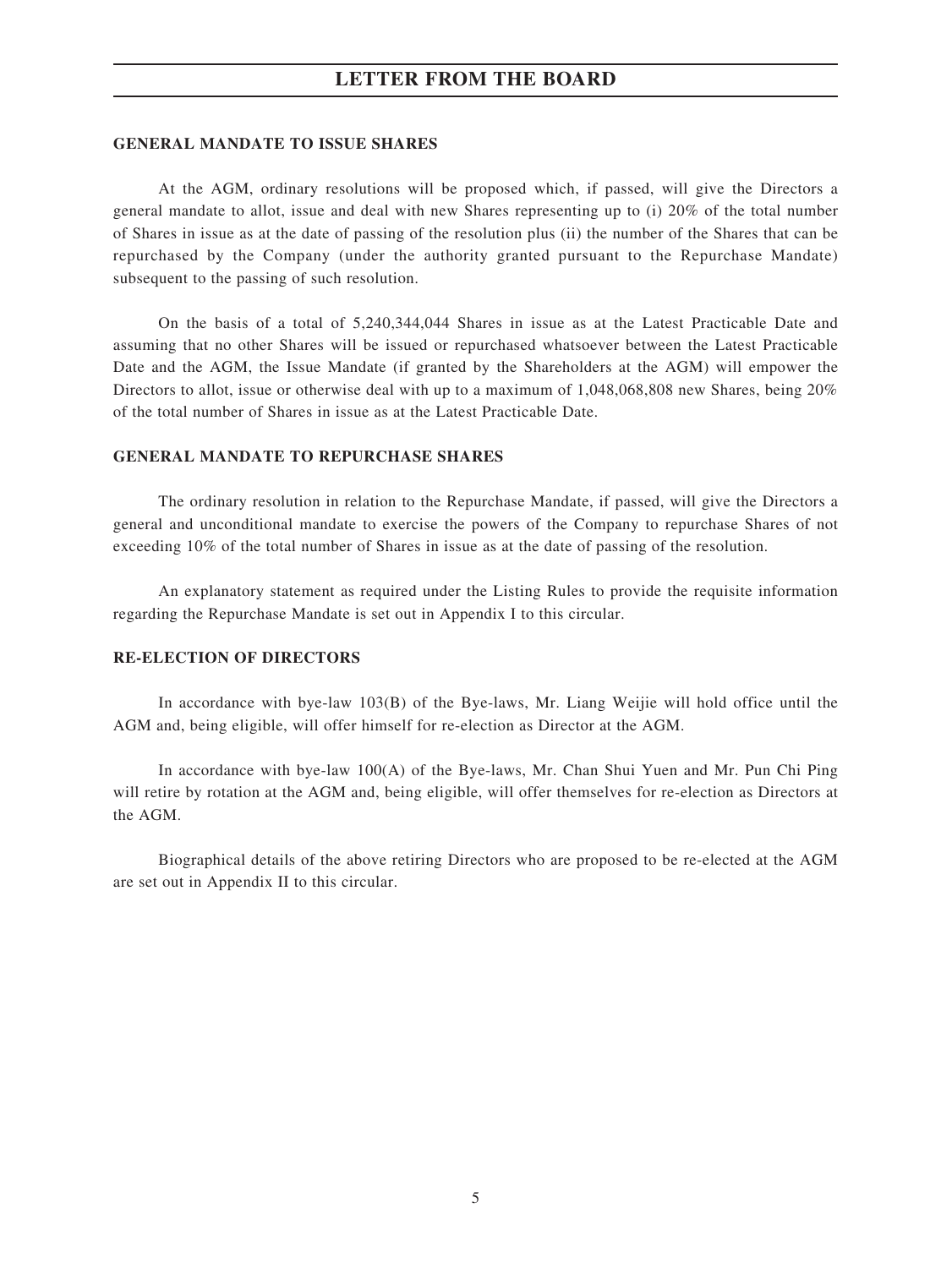Mr. Pun Chi Ping ("**Mr. Pun**"), being an independent non-executive director eligible for re-election at the AGM, has provided to the Company the annual confirmation of independence pursuant to Rule 3.13 of the Listing Rules. Mr. Pun has been appointed as Independent Non-executive Director since October 2016. The Board considered that Mr. Pun is independent as he has not involved in the management of the Company and does not have any relationships or circumstances that might influence Mr. Pun in exercising his independent judgement. He has the required character, integrity and experience to continuously fulfill his role as independent non-executive director effectively. The Board has assessed and reviewed the written annual confirmation of independence from Mr. Pun and is satisfied that Mr. Pun meets the independence guidelines set out in Rule 3.13 of the Listing Rules. The Board believes that Mr. Pun's skills and knowledge, and experience in the Company's affairs will continue to benefit the Board, the Company and the Shareholders as a whole.

Based on the aforesaid, the Board formed the view that Mr. Pun will continue to maintain an independent view of the Company's affairs, and will continue to bring his relevant knowledge and experience to the Board so as to enhance the diversity of the Board, and should be eligible for re-election.

#### **REFRESHMENT OF THE SCHEME MANDATE LIMIT**

In accordance with the Listing Rules and the Share Option Scheme, the total number of Shares which may be issued upon the exercise of all Options to be granted under the Share Option Scheme and any other share option scheme(s) of the Company must not in aggregate exceed 10% of the Shares in issue as at the date of approval of the Share Option Scheme. The Scheme Mandate Limit may be refreshed by the Shareholders in general meeting in accordance with the terms of the Share Option Scheme.

The Share Option Scheme was adopted pursuant to an ordinary resolution passed at the annual general meeting of the Company held on 22 June 2016. Since the date of adoption of the Share Option Scheme and up to the Latest Practicable Date, the Company had granted a total of 436,710,000 Options under the Share Option Scheme on 4 May 2017 and all such Options were lapsed on 4 May 2020 and no Options remain outstanding and unexercised as at the Latest Practicable Date. Save as disclosed above, no Options were granted, exercised, cancelled or lapsed under the Share Option Scheme.

Since the date of adoption of the Share Option Scheme and up to the Latest Practicable Date, the Existing Scheme Mandate Limit was refreshed pursuant to an ordinary resolution passed at the annual general meeting of the Company held on 22 June 2017. Based on 4,367,121,822 Shares in issue on 22 June 2017, the Company was authorised to grant Options to subscribe for up to a maximum number of 436,712,182 Shares, representing 10% of the total number of Shares then in issue. The Options carrying the rights to subscribe for 436,712,182 Shares, which represented approximately 8.3% of the total of 5,240,344,044 Shares in issue, were available for grant by the Company as at the Latest Practicable Date.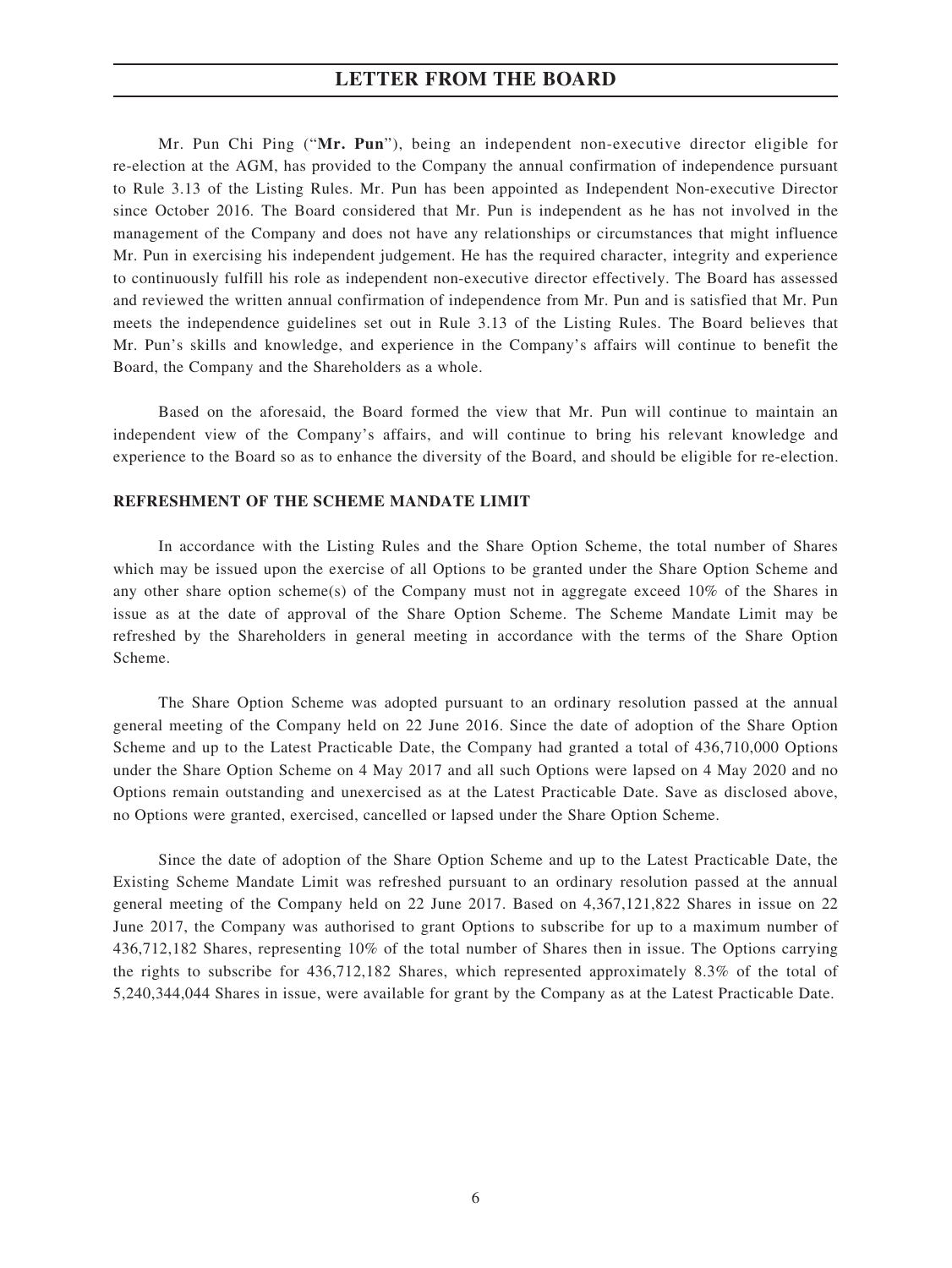As the total number of issued Shares had been increased from 4,367,121,822 Shares to 5,240,344,044 Shares due to the allotment and issuance of (i) 651,000,000 Shares on 4 July 2017 pursuant to the share placement as disclosed in the announcements of the Company dated 16 June 2017 and 4 July 2017; and (ii) 222,222,222 Shares during the year ended 31 December 2018 upon the conversion of convertible notes of the Company as disclosed in the announcements of the Company dated 11 April 2017 and 26 April 2017, a refreshment of the Scheme Mandate Limit would increase the total number of Options that the Directors may grant under the Share Option Scheme.

The Company considers that the proposed refreshment of the Scheme Mandate Limit will provide greater flexibility to the Company to grant Options to the participants as incentives and rewards to the participants for their contribution to the Group or any Invested Entity. Eligible participants of the Share Option Scheme include any employees of any member of the Group or any Invested Entity; any directors (including executive, non-executive and independent non-executive directors) of any member of the Group or any Invested Entity; any supplier of goods or services to any member of the Group or any Invested Entity; any customer of any member of the Group or any Invested Entity; any person or entity that provides research, development or other technological support to any member of the Group or any Invested Entity; any consultant or adviser of any member of the Group or any Invested Entity; and any shareholder of any member of the Group or any Invested Entity or any holder of any securities issued by any member of the Group or any Invested Entity.

As at the Latest Practicable Date, the Company had an aggregate of 5,240,344,044 Shares in issue. Subject to the passing of the ordinary resolution for the approval of the refreshment of the Scheme Mandate Limit and assuming no additional Shares will be issued or repurchased from the Latest Practicable Date up to the date of the AGM, the maximum number of Shares which may be issued upon the exercise of all the Options to be granted under the Scheme Mandate Limit as refreshed would be 524,034,404 Shares, representing 10% of the total of 5,240,344,044 Shares in issue as at the Latest Practicable Date.

Pursuant to the Listing Rules and the Share Option Scheme, Options previously granted under the Share Option Scheme (including those outstanding, cancelled, lapsed in accordance with the Share Option Scheme or exercised Options) will not be counted for the purpose of calculating the Scheme Mandate Limit as refreshed.

Pursuant to the terms of the Share Option Scheme and in accordance with Chapter 17 of the Listing Rules, the Shares which may be issued upon exercise of all outstanding Options granted and yet to be exercised under the Share Option Scheme and any other share option scheme(s) of the Company must not exceed 30% of the Shares in issue from time to time. No Options shall be granted under the Share Option Scheme and any other share option scheme(s) of the Company if this will result in the  $30\%$  limit being exceeded.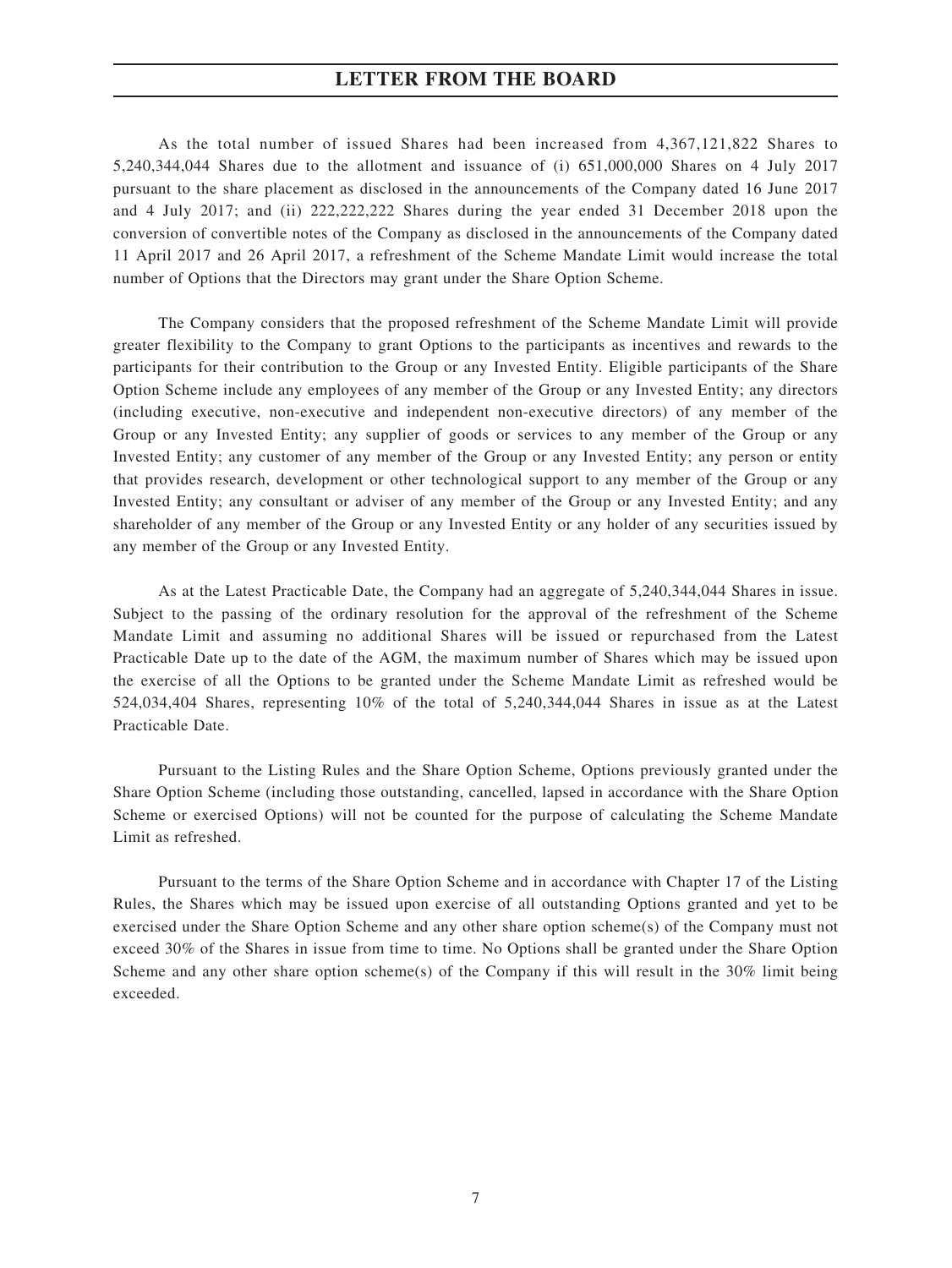The proposed refreshment of the Scheme Mandate Limit is conditional upon:

- 1. the passing of the ordinary resolution by the Shareholders at the AGM to approve the proposed refreshment of the Scheme Mandate Limit of the Share Option Scheme; and
- 2. the Listing Committee of the Stock Exchange granting the listing of, and the permission to deal in, the Shares to be issued pursuant to the exercise of the Options to be granted under the refreshed Scheme Mandate Limit.

An application will be made to the Stock Exchange for the listing of, and the permission to deal in, the Shares to be issued pursuant to the exercise of the Options to be granted under the refreshed Scheme Mandate Limit.

#### **THE AGM**

The AGM Notice which contains, inter alia, resolutions to approve the Issue Mandate, the Repurchase Mandate, the extension of the Issue Mandate, the re-election of retiring Directors and the refreshment of the Scheme Mandate Limit is set out on pages 17 to 21 of this circular. To the extent that the Directors are aware having made all reasonable enquiries, none of the Shareholders is required to abstain from voting on any resolution at the AGM.

In order to be eligible to attend and vote at the AGM, all unregistered holders of the Shares shall ensure that all transfer documents accompanied by the relevant share certificates must be lodged with the Hong Kong branch share registrar and transfer office of the Company, Tricor Tengis Limited, at Level 54, Hopewell Centre, 183 Queen's Road East, Hong Kong for registration not later than 4:30 p.m. on Wednesday, 23 June 2021.

A proxy form is enclosed herewith for use at the AGM. Whether or not you propose to attend the AGM, you are requested to complete the proxy form and return it to the Hong Kong branch share registrar and transfer office of the Company, Tricor Tengis Limited, at Level 54, Hopewell Centre, 183 Queen's Road East, Hong Kong in accordance with the instructions printed thereon not less than 48 hours before the time appointed for holding the AGM or any adjournment thereof. Completion and return of the proxy form will not preclude Shareholders from subsequently attending and voting at the AGM if they so wish and in such event, the instrument appointing a proxy shall be deemed to be revoked.

#### **VOTING BY WAY OF POLL**

Pursuant to Rule 13.39(4) of the Listing Rules, any vote of shareholders at a general meeting must be taken by poll except where the chairman of the meeting, in good faith, decides to allow a resolution which relates purely to a procedural or administrative matter to be voted on by a show of hands. Accordingly, the chairman of the AGM will put the resolutions set out in the AGM Notice to be voted by way of poll pursuant to bye-law 72 of the Bye-laws. An announcement on the poll results will be published by the Company after the AGM in the manner prescribed under Rule 13.39(5) of the Listing Rules.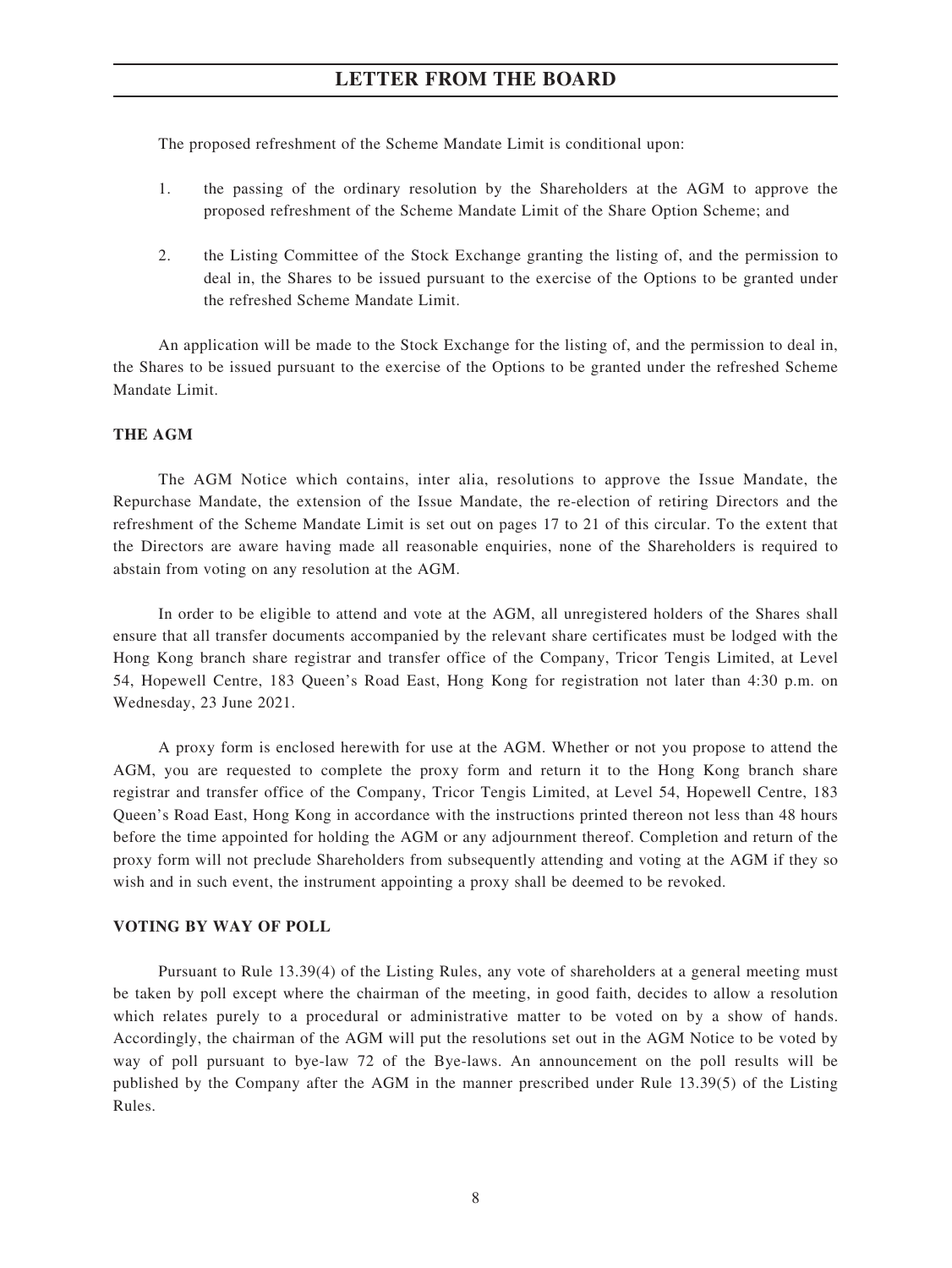#### **RESPONSIBILITY OF THE DIRECTORS**

This circular for which the Directors collectively and individually accept full responsibility, includes particulars given in compliance with the Listing Rules for the purpose of giving information with regard to the Company. The Directors, having made all reasonable enquiries, confirm that to the best of their knowledge and belief the information contained in this circular is accurate and complete in all material respects and not misleading or deceptive, and there are no other matters the omission of which would make any statement herein or this circular misleading.

#### **RECOMMENDATION**

The Board believes that the granting of the Issue Mandate, the Repurchase Mandate and the extension of the Issue Mandate, the re-election of retiring Directors and the refreshment of the Scheme Mandate Limit set out in the AGM Notice are all in the best interests of the Company and its Shareholders as a whole. The Board recommends that the Shareholders to vote in favour of all the relevant resolutions set out in the AGM Notice.

> Yours faithfully, By Order of the Board **EPI (Holdings) Limited Sue Ka Lok** *Executive Director*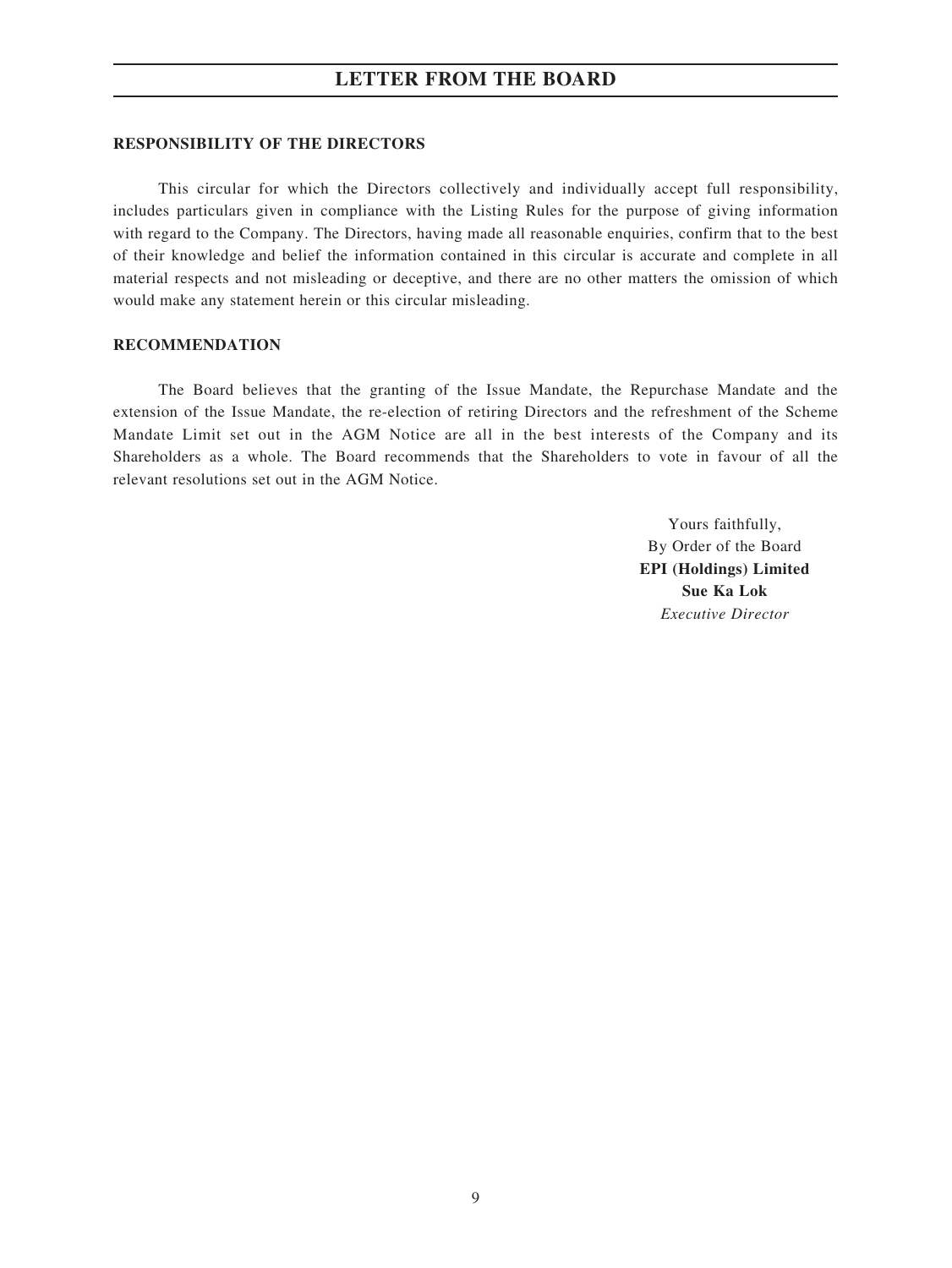This appendix serves as an explanatory statement, as required by Rule 10.06 of the Listing Rules, to provide requisite information for Shareholders to consider the Repurchase Mandate.

#### **1. SHARE CAPITAL**

As at the Latest Practicable Date, the total number of Shares in issue was 5,240,344,044 Shares.

Subject to the passing of the ordinary resolution granting the Repurchase Mandate and on the basis that no further Shares are issued or repurchased prior to the AGM, the Company would be allowed under the Repurchase Mandate to repurchase a maximum of 524,034,404 Shares (representing not exceeding 10% of the total number of Shares in issue as at the date of passing of the ordinary resolution granting the Repurchase Mandate).

#### **2. REASONS FOR REPURCHASE**

The Directors believe that the Repurchase Mandate is in the best interests of the Company and its Shareholders. Such repurchases may, depending on market conditions and funding arrangements at the time, lead to an enhancement of the net assets and/or earnings per Share and will only be made when the Directors believe that such a repurchase will benefit the Company and its Shareholders.

#### **3. FUNDING OF REPURCHASE**

In repurchasing Shares, the Company may only apply funds legally available for such purpose in accordance with the Company's constitutive documents and the laws of the jurisdiction in which the Company is incorporated or otherwise established. Bermuda laws provide that funds used for a repurchase may only be paid out of the capital paid up on the relevant shares, or the funds of the Company that would otherwise be available for dividend or distribution, or the proceeds of a fresh issue of shares made for that purpose. The amount of premium, if any, payable on a repurchase may only be paid out of either the funds of the Company that would otherwise be available for dividend or distribution or out of the share premium account of the Company before the shares are repurchased.

### **4. EFFECT OF EXERCISE OF THE REPURCHASE MANDATE**

In the event that the proposed share repurchases were to be carried out in full, it may have a material adverse impact on the working capital or gearing position of the Company as compared with the position disclosed in the Company's audited consolidated financial statements for the year ended 31 December 2020 (being the date to which the latest published audited consolidated financial statements of the Company have been made up). However, the Directors do not propose to exercise the Repurchase Mandate to such extent as would, in the circumstances, have a material adverse effect on the working capital requirements of the Company or the gearing levels which in the opinion of the Directors are from time to time appropriate for the Company.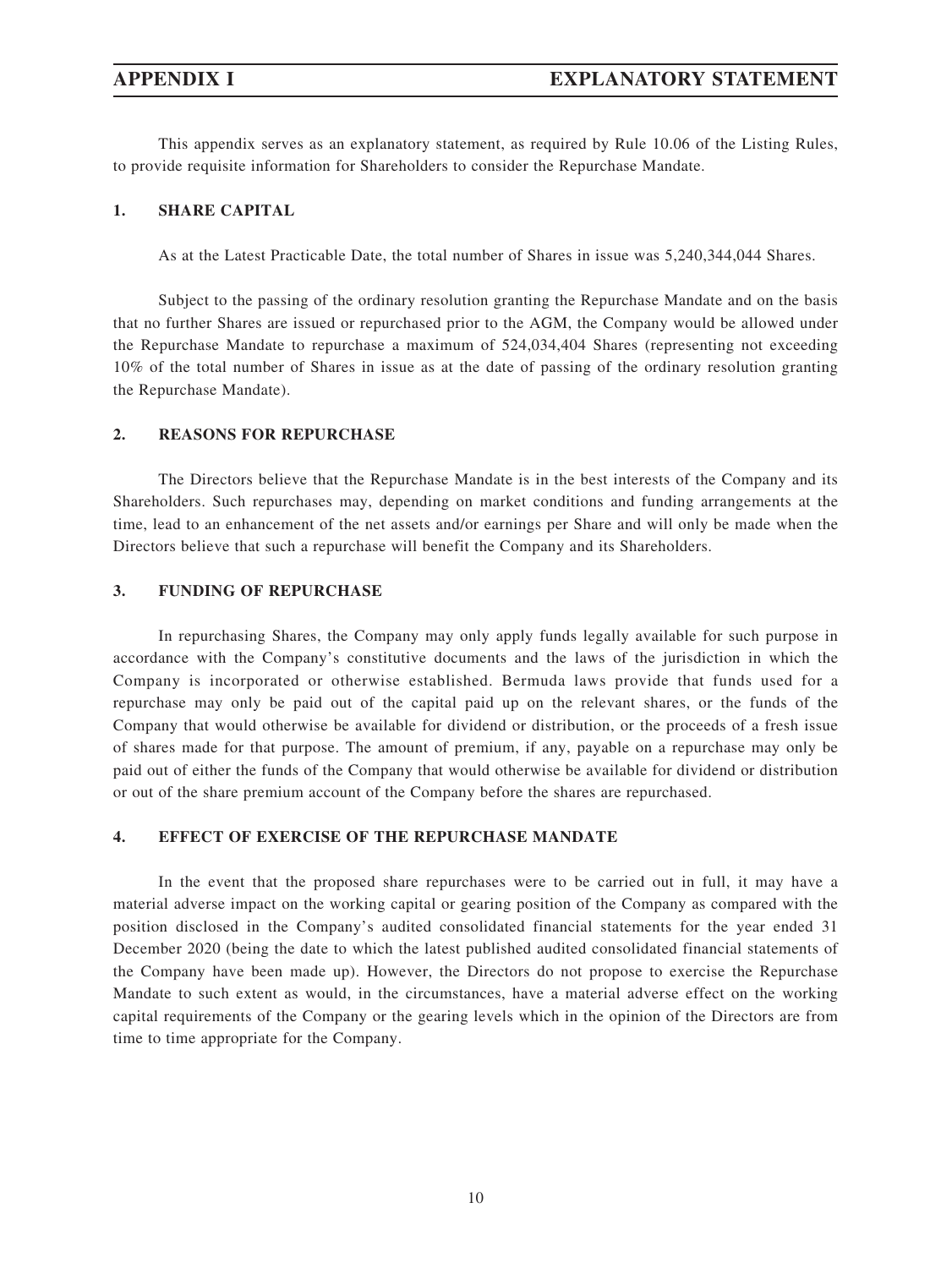## **5. SHARE PRICES**

The highest and lowest prices at which the Shares have been traded on the Stock Exchange during each of the previous twelve months before the Latest Practicable Date and the current month up to the Latest Practicable Date were as follows:

|                                              | <b>Share Price</b> |        |  |
|----------------------------------------------|--------------------|--------|--|
| Month                                        | <b>Highest</b>     | Lowest |  |
|                                              | HK\$               | HK\$   |  |
| May 2020                                     | 0.062              | 0.027  |  |
| June 2020                                    | 0.048              | 0.031  |  |
| July 2020                                    | 0.050              | 0.034  |  |
| August 2020                                  | 0.052              | 0.033  |  |
| September 2020                               | 0.040              | 0.032  |  |
| October 2020                                 | 0.054              | 0.032  |  |
| November 2020                                | 0.059              | 0.040  |  |
| December 2020                                | 0.098              | 0.055  |  |
| January 2021                                 | 0.067              | 0.050  |  |
| February 2021                                | 0.157              | 0.050  |  |
| March 2021                                   | 0.120              | 0.074  |  |
| April 2021                                   | 0.089              | 0.075  |  |
| May 2021 (up to the Latest Practicable Date) | 0.105              | 0.077  |  |

## **6. UNDERTAKING**

The Directors have undertaken to the Stock Exchange that, so far as the same may be applicable, they will exercise the powers of the Company to make repurchases pursuant to the Repurchase Mandate and in accordance with the Listing Rules and the applicable laws of Bermuda.

None of the Directors nor, to the best of their knowledge having made all reasonable enquiries, their respective close associates (as defined in the Listing Rules), have any present intention to sell any Shares to the Company under the Repurchase Mandate if such is approved by the Shareholders.

As at the Latest Practicable Date, no core connected person (as defined in the Listing Rules) of the Company has notified the Company that he/she/it has a present intention to sell Shares to the Company, or has undertaken not to do so, in the event that the Repurchase Mandate is approved by the Shareholders.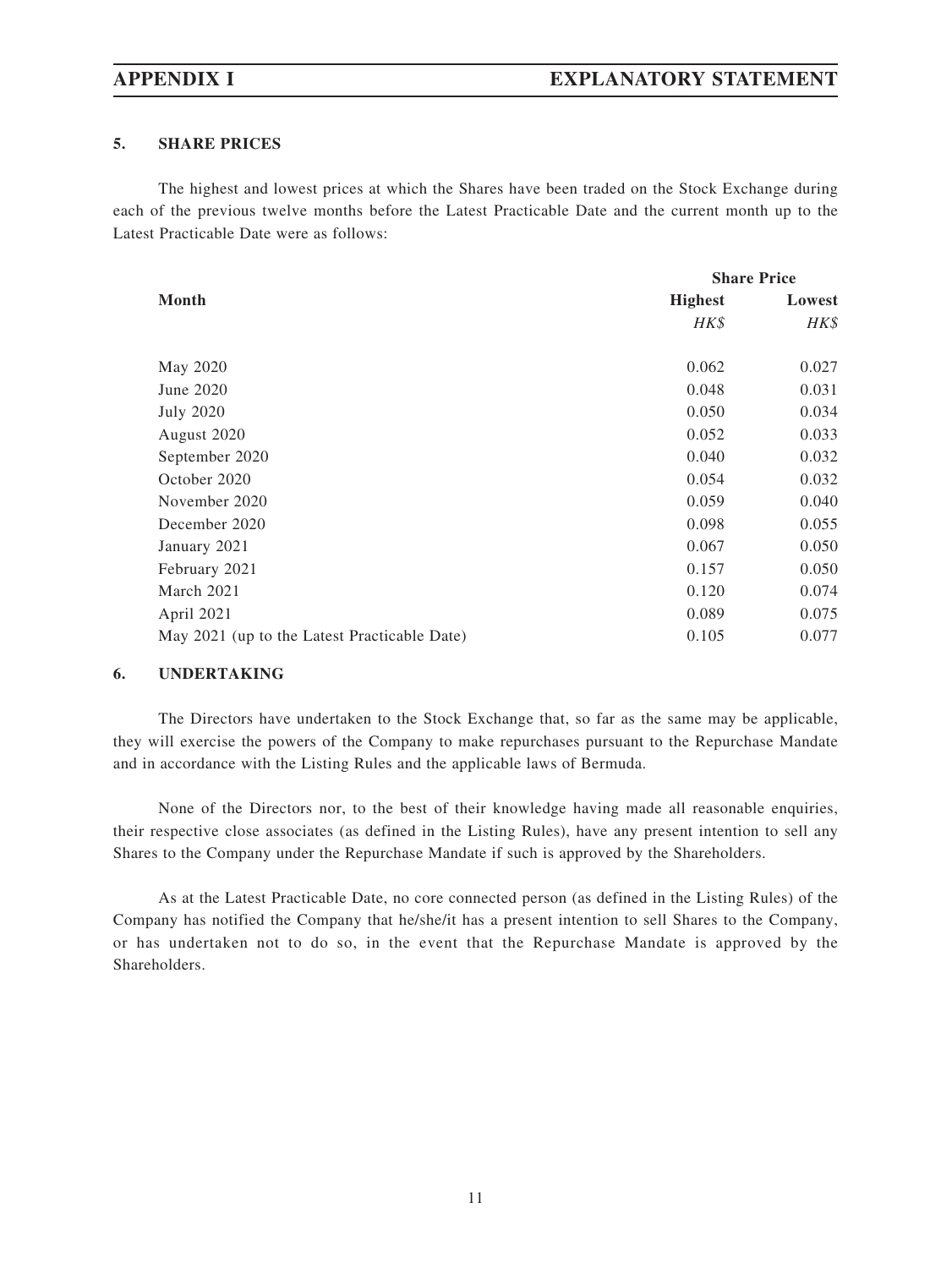# **7. TAKEOVERS CODE**

If on the exercise of the power to repurchase Shares pursuant to the Repurchase Mandate, a Shareholder's proportionate interest in the voting rights of the Company increases, such increase will be treated as an acquisition for the purposes of the Takeovers Code. As a result, a Shareholder or group of Shareholders acting in concert could obtain or consolidate control of the Company and become obliged to make a mandatory offer in accordance with Rule 26 of the Takeovers Code.

As at the Latest Practicable Date, the following Shareholders had interests representing 5% or more of the issued Shares:

|                                                           |                                        |                                         |                                                   | Approximate % of interest<br>If the                     |  |
|-----------------------------------------------------------|----------------------------------------|-----------------------------------------|---------------------------------------------------|---------------------------------------------------------|--|
| <b>Name of Shareholders</b>                               | Capacity/nature<br>of interest         | Number of<br>Shares held/<br>interested | As at the<br>Latest<br><b>Practicable</b><br>Date | Repurchase<br><b>Mandate</b> is<br>exercised<br>in full |  |
| Mr. Suen Cho Hung, Paul<br>("Mr. Suen")                   | Interests of controlled<br>corporation | 862,085,620<br>(Note)                   | $16.45\%$                                         | 18.28%                                                  |  |
| Premier United Group Limited<br>("Premier United")        | Interests of controlled<br>corporation | 862,085,620<br>(Note)                   | $16.45\%$                                         | 18.28%                                                  |  |
| Billion Expo International<br>Limited<br>("Billion Expo") | Beneficial owner                       | 862,085,620<br>(Note)                   | 16.45%                                            | 18.28%                                                  |  |
| China Shipbuilding Capital<br>Limited                     | Beneficial owner                       | 700,170,000                             | 13.36%                                            | 14.85%                                                  |  |
| China Create Capital Limited                              | Beneficial owner                       | 357,705,000                             | 6.83%                                             | 7.58%                                                   |  |

*Note:* These interests were held by Billion Expo, which was a wholly owned subsidiary of Premier United which in turn was wholly owned by Mr. Suen. Mr. Suen was the sole director of Billion Expo and Premier United. Accordingly, Mr. Suen and Premier United were deemed to be interested in 862,085,620 Shares under the SFO.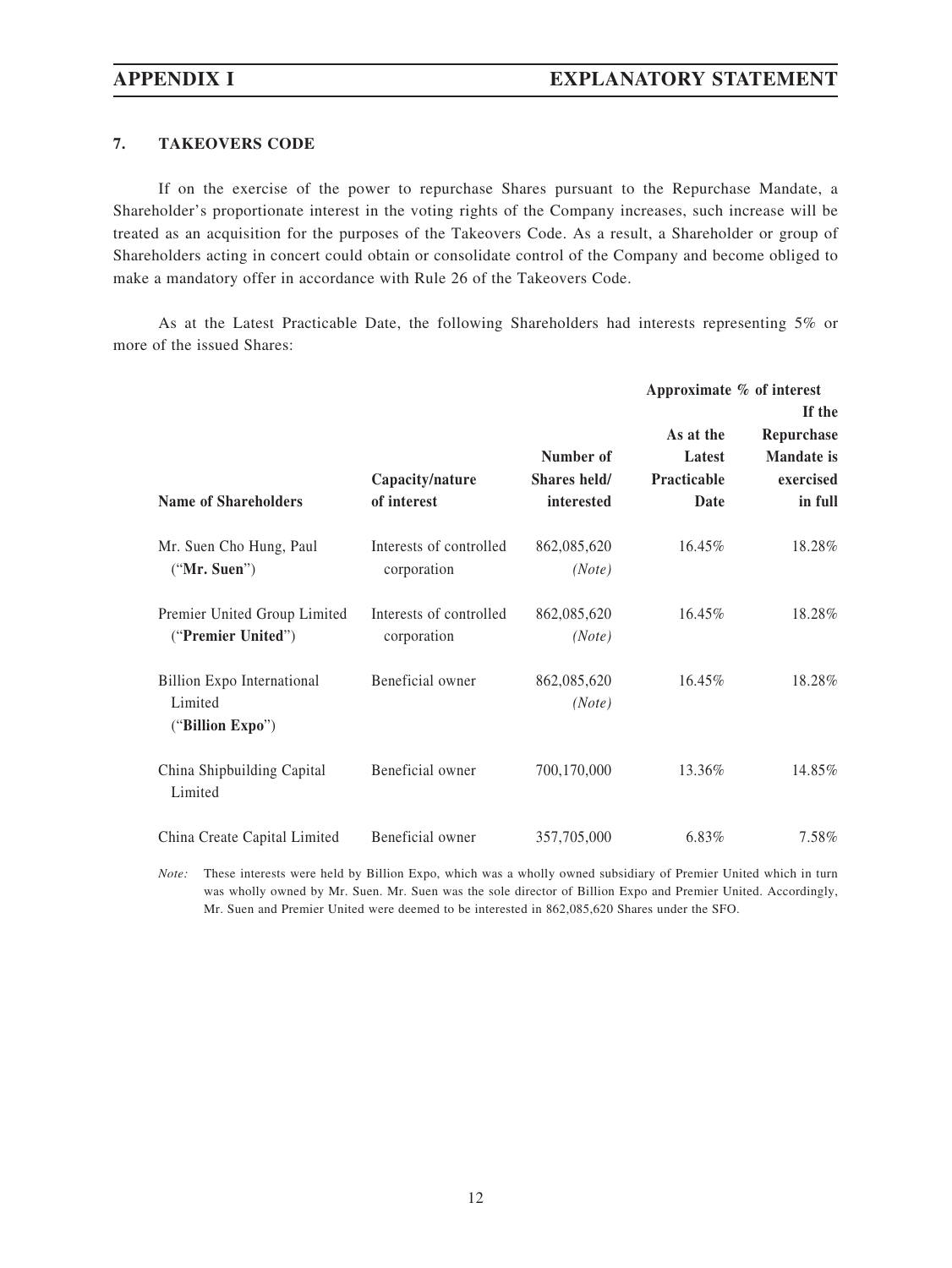# **APPENDIX I EXPLANATORY STATEMENT**

In the event the Directors exercise in full the power to repurchase Shares which is proposed to be granted pursuant to the Repurchase Mandate, the interests of each of the above Shareholders in the Company would be increased to approximately the respective percentages set out in the table above. On the basis of the aforesaid increase of shareholding held by the Shareholders set out above, none of the Shareholders above is obliged to make a mandatory offer under Rule 26 of the Takeovers Code.

Save as aforesaid, the Directors are not aware of any other consequences, which will arise under the Takeovers Code as a result of any repurchases to be made under the Repurchase Mandate.

## **8. SHARE REPURCHASE MADE BY THE COMPANY**

The Company had not repurchased any of its Shares (whether on the Stock Exchange or otherwise) in the six months preceding the Latest Practicable Date.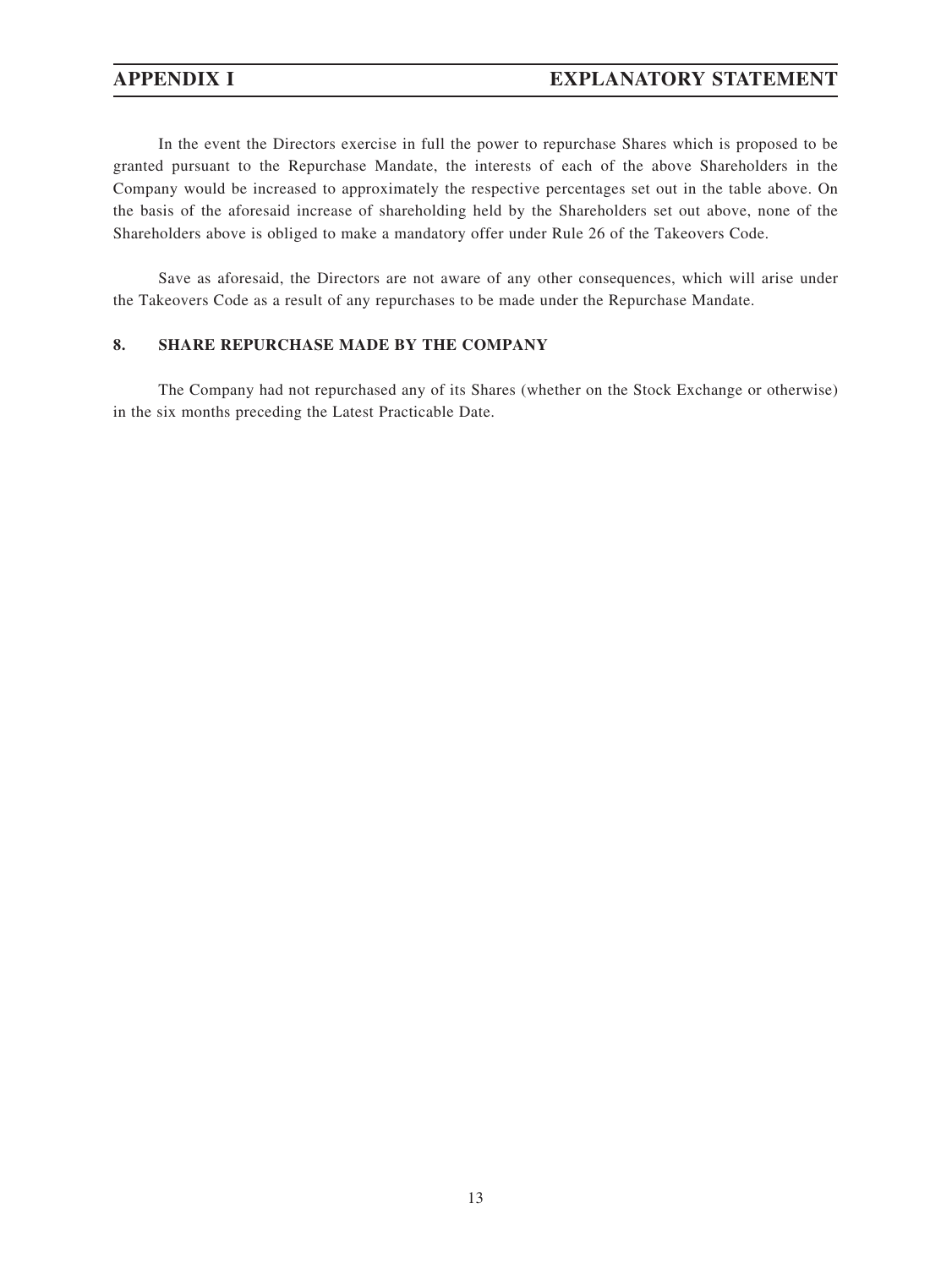The following are the particulars of the retiring Directors who are proposed to be re-elected at the AGM.

#### **Mr. Liang Weijie** ("**Mr. Liang**"), *Executive Director*

Mr. Liang, aged 28, joined the Company as Executive Director in April 2021. Mr. Liang holds an Executive Master of Business Administration degree from the Institut Prima Bestari in Malaysia. Mr. Liang was a management member of a property management company in the People's Republic of China (the "**PRC**") and is currently the director of a cultural media company in the PRC and the president of South China region of a financial holdings company in Hong Kong. He has extensive experience in the areas of property management, cultural and media, and financial and investment management in the PRC.

Mr. Liang has not held any directorship in other public companies the securities of which are listed on any securities market in Hong Kong or overseas for the last three years.

As at the Latest Practicable Date, Mr. Liang does not have any interest in the Shares within the meaning of Part XV of the SFO.

Mr. Liang does not have any relationship with other Directors, senior management, substantial Shareholders or controlling Shareholders.

There is an employment contract entered into between a subsidiary of the Company and Mr. Liang. According to the employment contract, Mr. Liang is not appointed for any specific length or proposed length of service and his term of service shall continue unless and until terminated by either party by giving to the other two months' prior notice in writing. The directorship of Mr. Liang is subject to retirement by rotation and re-election pursuant to the Bye-laws. Mr. Liang is entitled to receive a remuneration of HK\$390,000 per annum which has been recommended by the Remuneration Committee and approved by the Board based on his qualifications, experience, level of responsibilities undertaken, contribution to the Company and prevailing market conditions. Mr. Liang may also be entitled to receive discretionary bonuses or other benefits as may be decided by the Remuneration Committee having regard to Mr. Liang's and the Company's performance. The remuneration of Mr. Liang is subject to annual review by the Remuneration Committee.

Save as disclosed above, there is no other information of Mr. Liang that needs to be disclosed pursuant to the requirements under Rule  $13.51(2)(h)$  to  $13.51(2)(v)$  of the Listing Rules and there is no other matter which needs to be brought to the attention of the Shareholders in respect of Mr. Liang's re-election.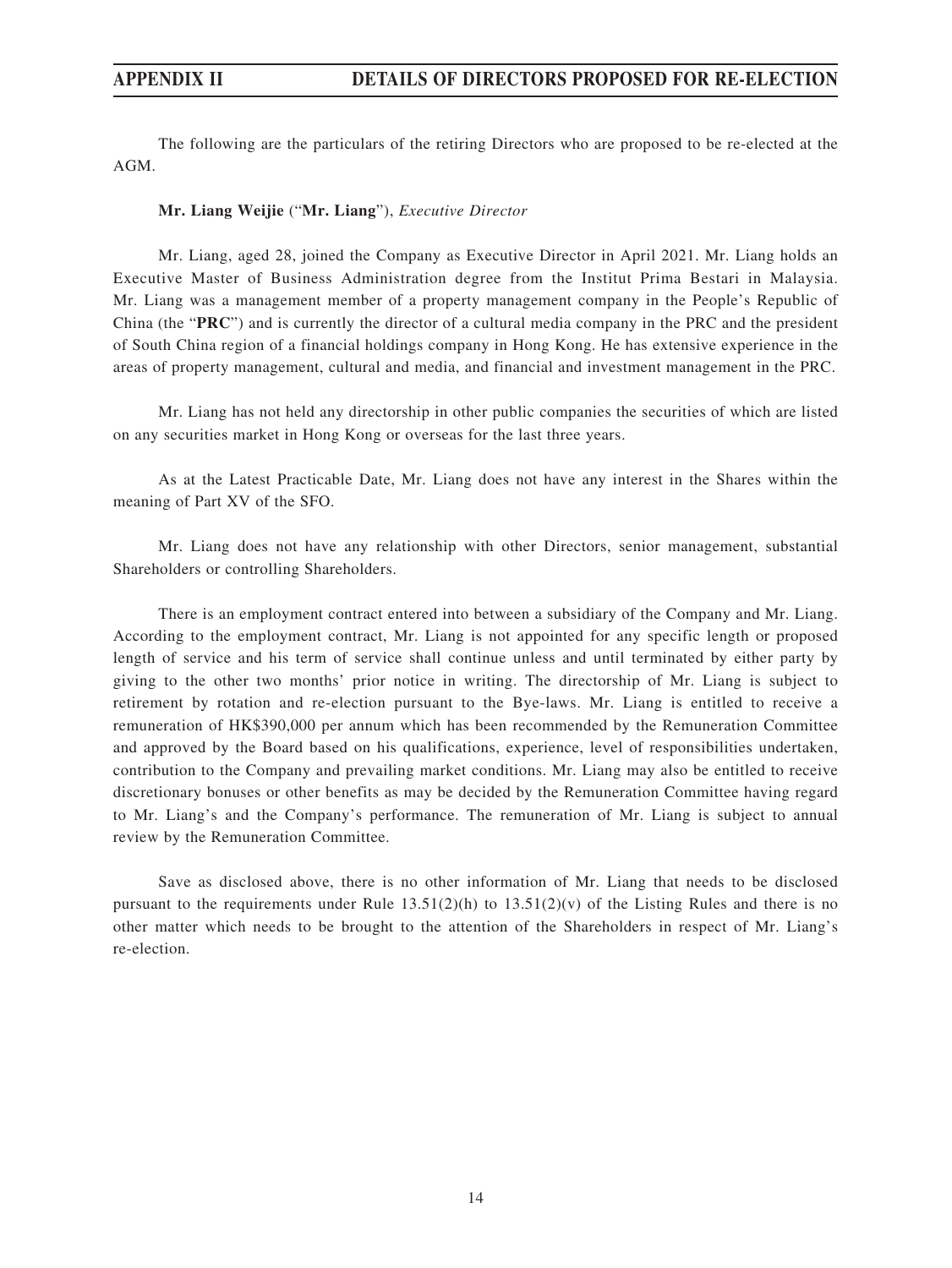**Mr. Chan Shui Yuen** ("**Mr. Chan**"), *Executive Director, Company Secretary and member of the Corporate Governance Committee*

Mr. Chan, aged 40, joined the Company as Executive Director in October 2016 and was appointed the Company Secretary in November 2017. Mr. Chan is a member of the Corporate Governance Committee. He is also a director of a subsidiary of the Company. Mr. Chan holds a Bachelor of Business Administration (Honours) in Accountancy degree from the City University of Hong Kong and a Master of Financial Analysis degree from The University of New South Wales in Australia. Mr. Chan is a CFA charterholder, a fellow of the Association of Chartered Certified Accountants, a certified public accountant of the Hong Kong Institute of Certified Public Accountants and a certified practising accountant of the CPA Australia. He has rich experience in auditing, accounting, finance and compliance.

Mr. Chan has not held any directorship in other public companies the securities of which are listed on any securities market in Hong Kong or overseas for the last three years.

As at the Latest Practicable Date, Mr. Chan does not have any interest in the Shares within the meaning of Part XV of the SFO.

Mr. Chan does not have any relationship with other Directors, senior management, substantial Shareholders or controlling Shareholders.

There is an employment contract entered into between a subsidiary of the Company and Mr. Chan. According to the employment contract, Mr. Chan is not appointed for any specific length or proposed length of service and his term of service shall continue unless and until terminated by either party by giving to the other two months' prior notice in writing. The directorship of Mr. Chan is subject to retirement by rotation and re-election pursuant to the Bye-laws. Mr. Chan is entitled to receive a remuneration of HK\$455,000 per annum which has been approved by the Remuneration Committee based on his qualifications, experience, level of responsibilities undertaken, contribution to the Company and prevailing market conditions. Mr. Chan may also be entitled to receive discretionary bonuses or other benefits as may be decided by the Remuneration Committee having regard to Mr. Chan's and the Company's performance. The remuneration of Mr. Chan is subject to annual review by the Remuneration Committee. The director's emoluments of Mr. Chan for the year ended 31 December 2020 amounted to HK\$478,000.

Save as disclosed above, there is no other information of Mr. Chan that needs to be disclosed pursuant to the requirements under Rule  $13.51(2)(h)$  to  $13.51(2)(v)$  of the Listing Rules and there is no other matter which needs to be brought to the attention of the Shareholders in respect of Mr. Chan's re-election.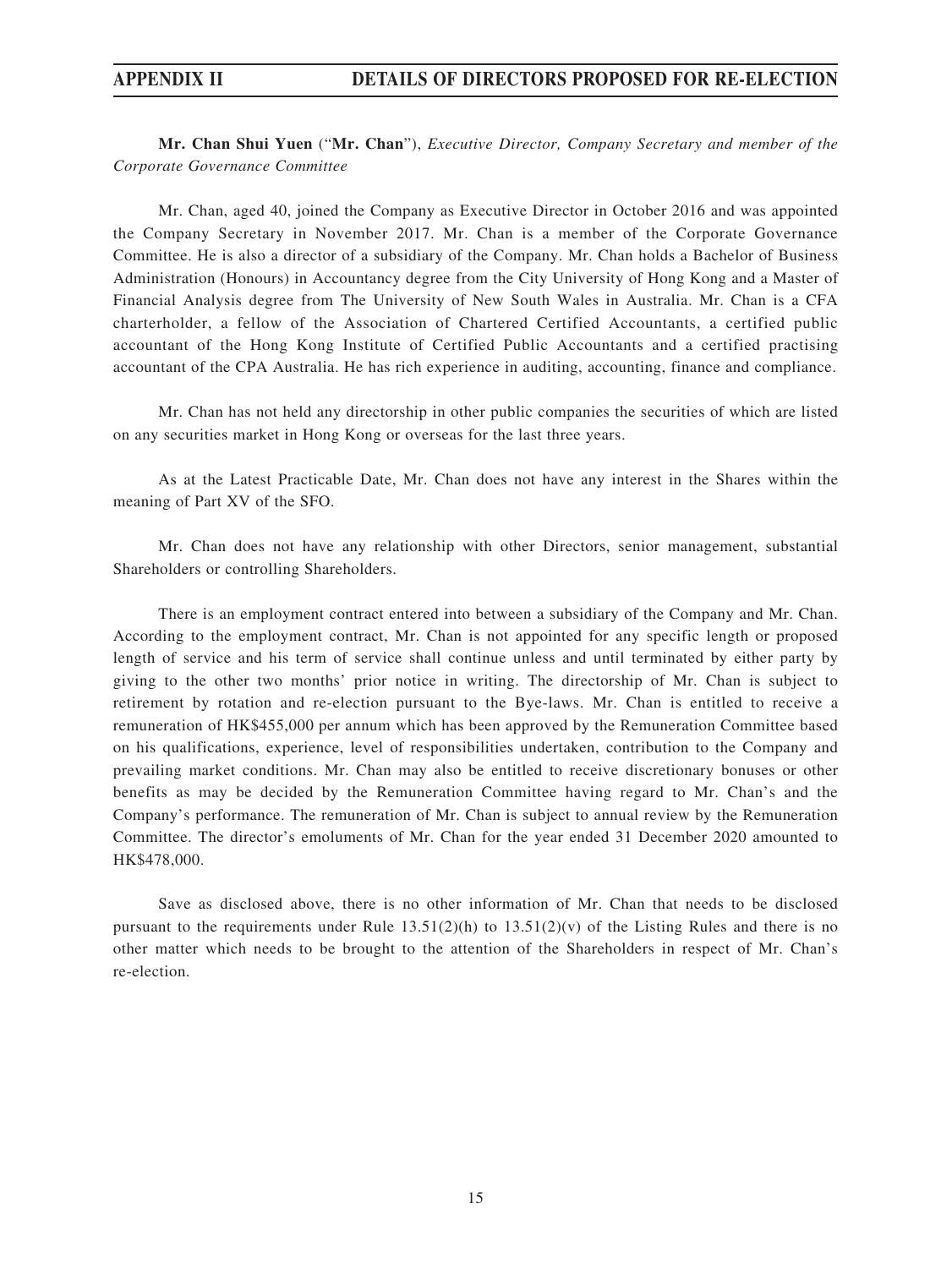**Mr. Pun Chi Ping** ("**Mr. Pun**"), *Independent Non-executive Director, Chairman of the Audit Committee and the Remuneration Committee and member of the Nomination Committee*

Mr. Pun, aged 54, joined the Company as Independent Non-executive Director in October 2016. Mr. Pun is the Chairman of the Audit Committee and the Remuneration Committee and a member of the Nomination Committee. He holds a Master of Science in Finance degree from the City University of Hong Kong and a Bachelor of Arts in Accountancy degree from the City Polytechnic of Hong Kong (now known as the City University of Hong Kong). Mr. Pun is a fellow of the Association of Chartered Certified Accountants and an associate of the Hong Kong Institute of Certified Public Accountants. He has extensive experience in corporate finance, accounting and auditing. Mr. Pun is an independent non-executive director of Birmingham Sports Holdings Limited ("**Birmingham Sports**") (HKEX stock code: 2309) and China Huajun Group Limited (formerly known as Huajun International Group Limited) (HKEX stock code: 377) and the financial controller of Poly Property Group Co., Limited (HKEX stock code: 119). All the aforementioned companies are listed on the Main Board of the Stock Exchange.

Save as disclosed above, Mr. Pun has not held any other directorship in other public companies the securities of which are listed on any securities market in Hong Kong or overseas for the last three years.

As at the Latest Practicable Date, Mr. Pun does not have any interest in the Shares within the meaning of Part XV of the SFO.

Mr. Sue Ka Lok (an Executive Director of the Company) is a non-executive director of Birmingham Sports of which Mr. Yiu Chun Kong (an Executive Director of the Company) is an executive director, and Mr. Pun and Ms. Leung Pik Har, Christine (an Independent Non-executive Director of the Company) are independent non-executive directors.

Save as disclosed above, Mr. Pun does not have any other relationship with other Directors, senior management, substantial Shareholders or controlling Shareholders.

There is a letter of appointment entered into between the Company and Mr. Pun. According to the letter of appointment, Mr. Pun's term of service is fixed at a term of twelve-month period which automatically renews for successive twelve-month periods unless terminated by either party in writing prior to the expiry of the term. The directorship of Mr. Pun is subject to retirement by rotation and re-election pursuant to the Bye-laws. Mr. Pun is entitled to receive a director's fee of HK\$120,000 per annum which has been recommended by the Remuneration Committee and approved by the Board based on his qualifications, experience, level of responsibilities undertaken, contribution to the Company and prevailing market conditions. The director's fee of Mr. Pun is subject to annual review by the Remuneration Committee and the Board. The director's emoluments of Mr. Pun for the year ended 31 December 2020 amounted to HK\$120,000.

Save as disclosed above, there is no other information of Mr. Pun that needs to be disclosed pursuant to the requirements under Rule  $13.51(2)(h)$  to  $13.51(2)(v)$  of the Listing Rules and there is no other matter which needs to be brought to the attention of the Shareholders in respect of Mr. Pun's re-election.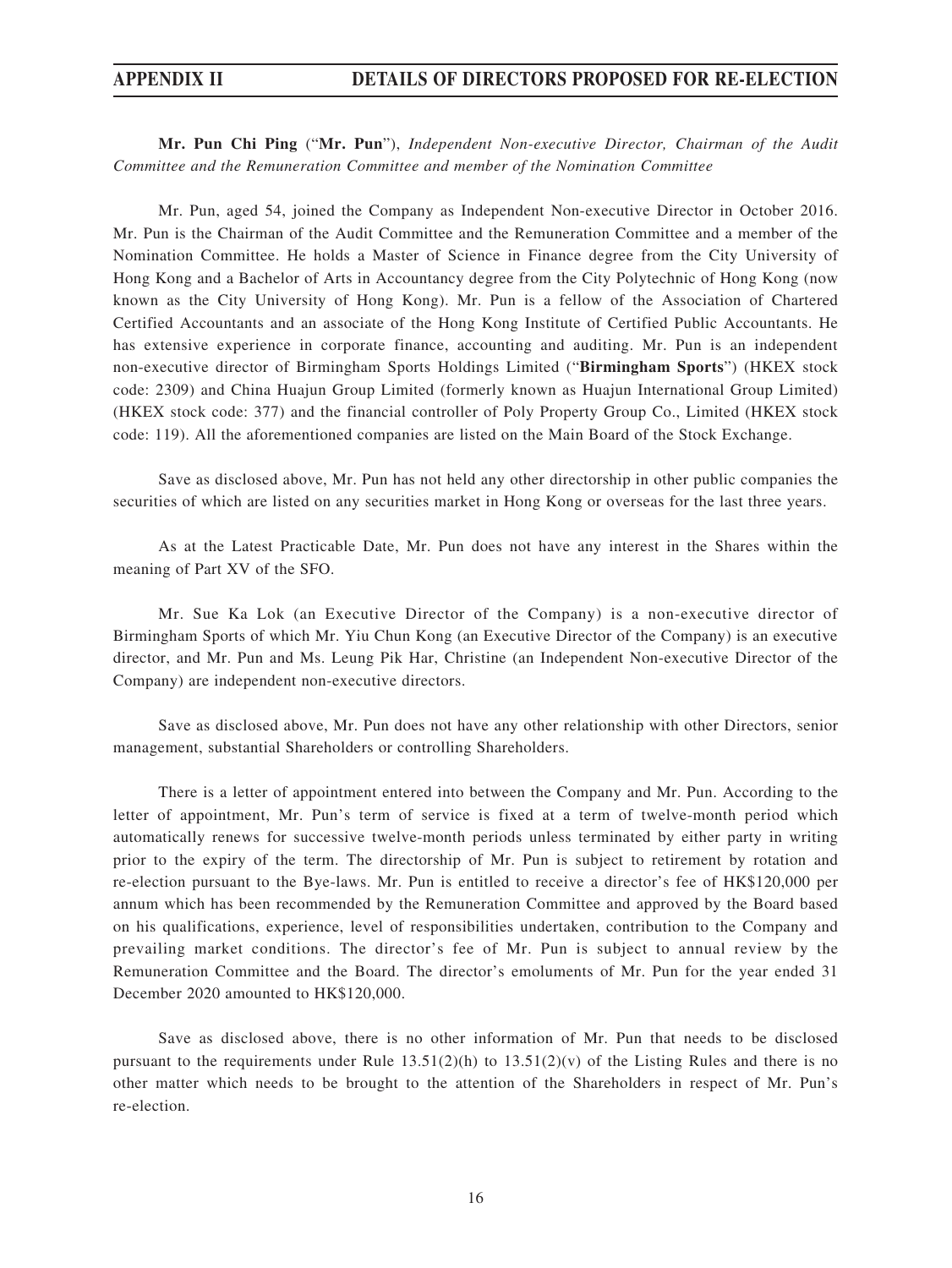# **三日 ● FEPI (Holdings) Limited**<br>三日 ● 長盈集團(控股)有限公司\*

*(Incorporated in Bermuda with limited liability)* **(Stock Code: 689)**

**NOTICE IS HEREBY GIVEN** that an annual general meeting (the "**Meeting**") of EPI (Holdings) Limited (the "**Company**") will be held at Plaza 3, Lower Lobby, Novotel Century Hong Kong, 238 Jaffe Road, Wanchai, Hong Kong on Tuesday, 29 June 2021 at 10:00 a.m. for the following purposes:

- 1. To receive, consider and adopt the audited consolidated financial statements of the Company and the report of the directors and of the auditor for the year ended 31 December 2020.
- 2. To re-elect the retiring directors and to authorise the Board of Directors to fix the remuneration of the directors of the Company.
- 3. To re-appoint Moore Stephens CPA Limited as auditor of the Company and to authorise the Board of Directors to fix its remuneration.
- 4. To consider as special business and, if thought fit, pass with or without amendments, the following resolution as an ordinary resolution:

## "**THAT**:

- (a) subject to paragraph (c) of this resolution, the exercise by the directors of the Company (the "**Directors**") during the Relevant Period (as hereinafter defined) of all the powers of the Company to allot, issue and deal with authorised and unissued shares in the capital of the Company and to make or grant offers, agreements and options (including bonds, warrants, debentures, notes and any securities carrying rights to subscribe for or convert or exercise into shares of the Company) which might require the exercise of such powers be and is hereby generally and unconditionally approved;
- (b) the approval in paragraph (a) of this resolution shall authorise the Directors to make or grant offers, agreements and options (including bonds, warrants, debentures, notes and any securities carrying rights to subscribe for or convert or exercise into shares of the Company) during the Relevant Period which would or might require the exercise of such powers after the end of the Relevant Period;

<sup>\*</sup> *For identification purpose only*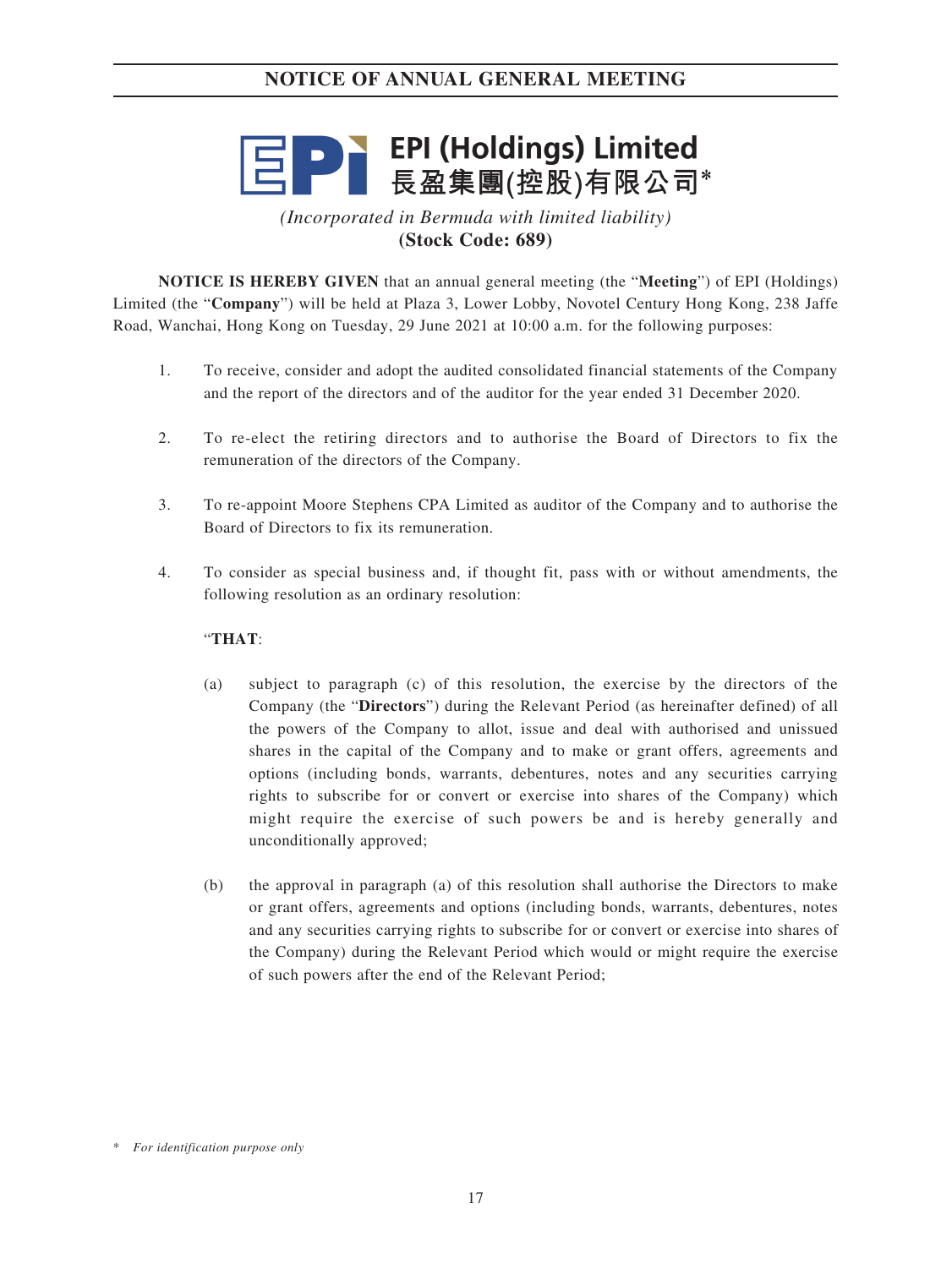- (c) the total number of shares of the Company allotted or agreed conditionally or unconditionally to be allotted by the Directors pursuant to the approval in paragraph (a) of this resolution, otherwise than pursuant to:
	- (i) a Rights Issue (as hereinafter defined);
	- (ii) the exercise of options under a share option scheme of the Company;
	- (iii) the exercise of rights of subscription or conversion under the terms of any securities issued by the Company which are convertible or exercisable into shares of the Company; or
	- (iv) any scrip dividend scheme or similar arrangement providing for the allotment of shares of the Company in lieu of the whole or part of a dividend on the shares of the Company in accordance with the Bye-laws of the Company from time to time,

shall not exceed 20% of the total number of issued shares of the Company as at the date of passing of this resolution and the said approval shall be limited accordingly; and

(d) for the purpose of this resolution:

"**Relevant Period**" means the period from the passing of this resolution until whichever is the earliest of:

- (i) the conclusion of the next annual general meeting of the Company;
- (ii) the revocation or variation of the authority given to the Directors under this resolution by an ordinary resolution passed by the Company's shareholders in general meetings; or
- (iii) the expiration of the period within which the next annual general meeting of the Company is required by the Bye-laws of the Company or any applicable laws to be held.

"**Rights Issue**" means an offer of shares open for a period fixed by the Directors to holders of shares of the Company or any class thereof on the register of members on a fixed record date in proportion to their then holdings of such shares or class thereof (subject to such exclusions or other arrangements as the Directors may deem necessary or expedient in relation to fractional entitlements or having regard to any restrictions or obligations under the laws of any relevant jurisdiction or the requirements of any recognised regulatory body or any stock exchange)."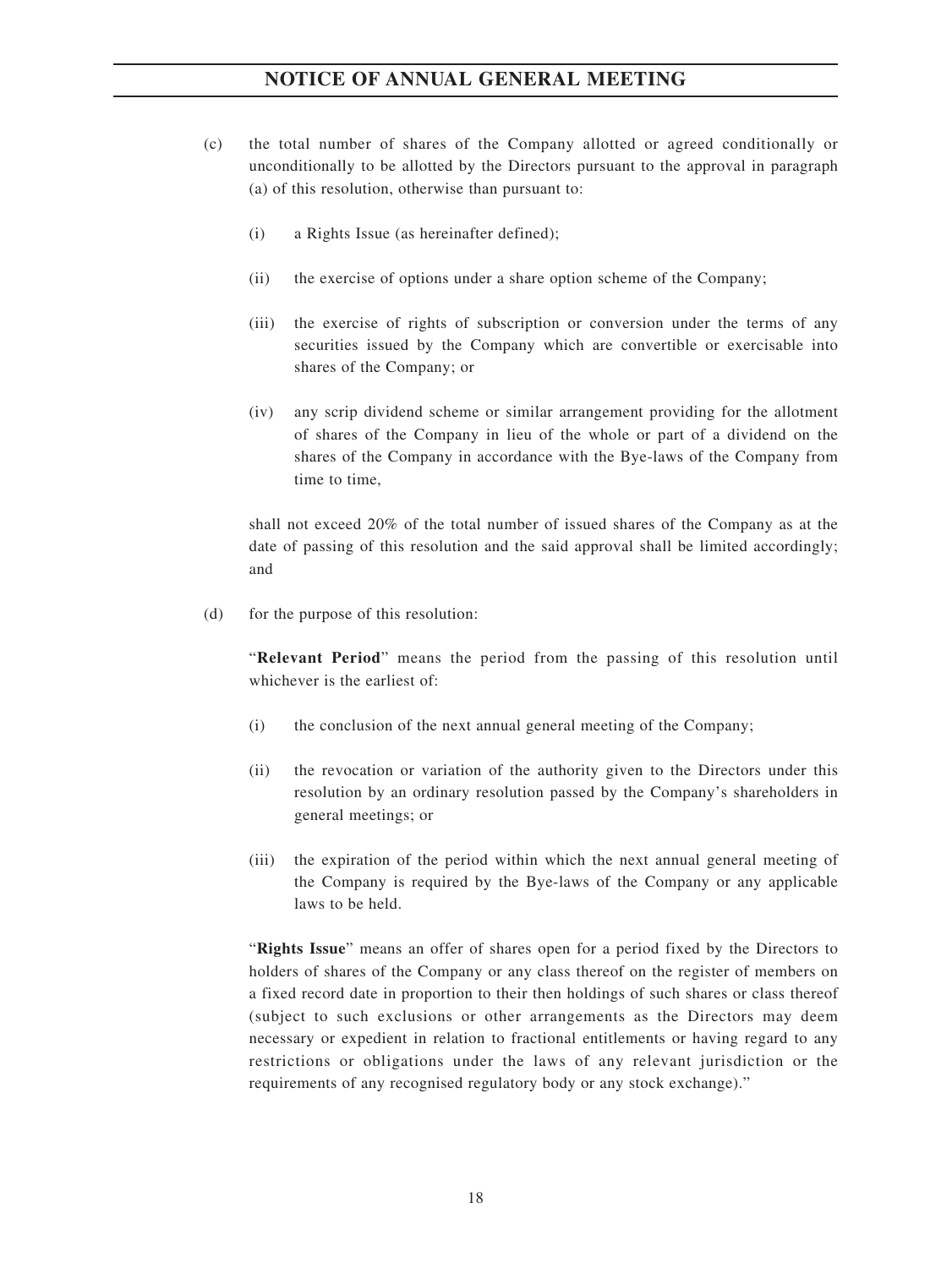5. To consider as special business and, if thought fit, pass with or without amendments, the following resolution as an ordinary resolution:

### "**THAT**:

- (a) subject to paragraph (b) of this resolution, the exercise by the directors of the Company (the "**Directors**") during the Relevant Period (as hereinafter defined) of all the powers of the Company to repurchase its shares, subject to and in accordance with the applicable laws, be and is hereby generally and unconditionally approved;
- (b) the total number of shares of the Company to be repurchased pursuant to the approval in paragraph (a) of this resolution shall not exceed 10% of the total number of issued shares of the Company as at the date of passing of this resolution and the said approval shall be limited accordingly; and
- (c) for the purpose of this resolution:

"**Relevant Period**" means the period from the passing of this resolution until whichever is the earliest of:

- (i) the conclusion of the next annual general meeting of the Company;
- (ii) the revocation or variation of the authority given to the Directors under this resolution by an ordinary resolution passed by the Company's shareholders in general meetings; or
- (iii) the expiration of the period within which the next annual general meeting of the Company is required by the Bye-laws of the Company or any applicable laws to be held."
- 6. To consider as special business and, if thought fit, pass with or without amendments, the following resolution as an ordinary resolution:

"**THAT** conditional upon the passing of the resolutions numbered 4 and 5 set out in the notice convening this meeting (the "**Notice**"), the general mandate referred to in the resolution numbered 4 of the Notice be and is hereby extended by the addition to the total number of shares which may be allotted and issued or agreed conditionally or unconditionally to be allotted and issued by the directors of the Company pursuant to such general mandate of an amount representing the total number of shares repurchased by the Company pursuant to the general mandate referred to in the resolution numbered 5 of the Notice, provided that such amount shall not exceed 10% of the total number of issued shares of the Company as at the date of passing of this resolution."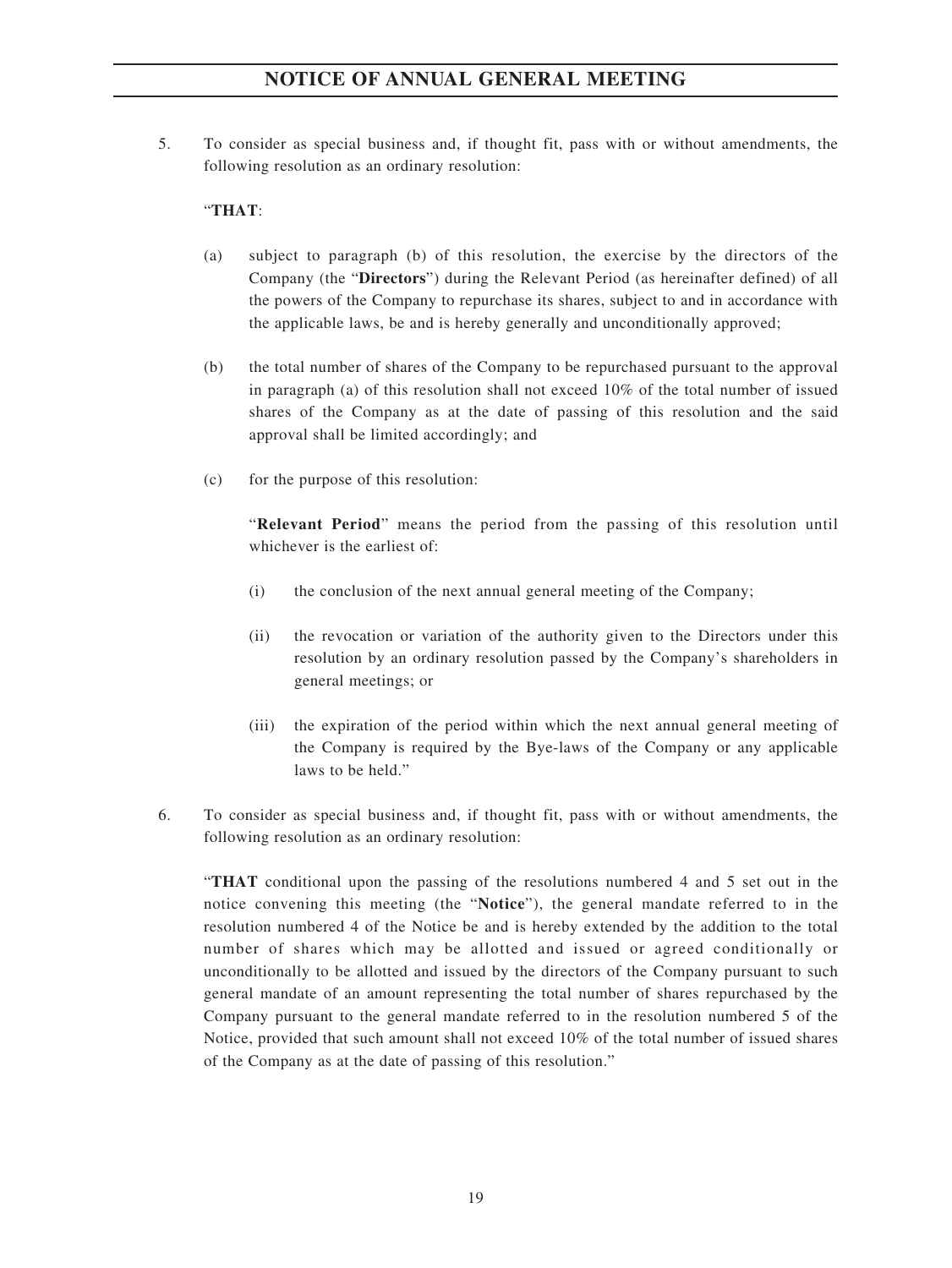7. To consider as special business and, if thought fit, pass with or without amendments, the following resolution as an ordinary resolution:

"**THAT** subject to and conditional upon the granting by the Listing Committee of The Stock Exchange of Hong Kong Limited the listing of, and permission to deal in, the shares of the Company (the "**Shares**") which may fall to be allotted and issued pursuant to the exercise of any options granted under the share option scheme (the "**Share Option Scheme**") adopted by the Company by way of shareholders' resolution on 22 June 2016 subject to the Refreshed Limit (as hereinafter defined),

- (a) the refreshment of the existing limit in respect of the grant of options to subscribe for Shares under the Share Option Scheme and any other share option scheme(s) of the Company be and is hereby approved provided that the aggregate number of Shares which may be allotted and issued pursuant to the exercise of options to be granted under the Share Option Scheme and any other share option scheme(s) of the Company shall not exceed 10% of the total number of Shares in issue as at the date of passing of this resolution (the "**Refreshed Limit**"); and
- (b) that the directors of the Company be and are hereby authorised to grant options up to the Refreshed Limit and to exercise all the powers of the Company to allot, issue and deal with Shares under the Refreshed Limit pursuant to the exercise of such options."

By Order of the Board **EPI (Holdings) Limited Sue Ka Lok** *Executive Director*

Hong Kong, 26 May 2021

*Principal Place of Business in Hong Kong: Registered Office:* Room 2107, 21st Floor Great Eagle Centre 23 Harbour Road Wanchai Hong Kong

Clarendon House 2 Church Street Hamilton HM11 Bermuda